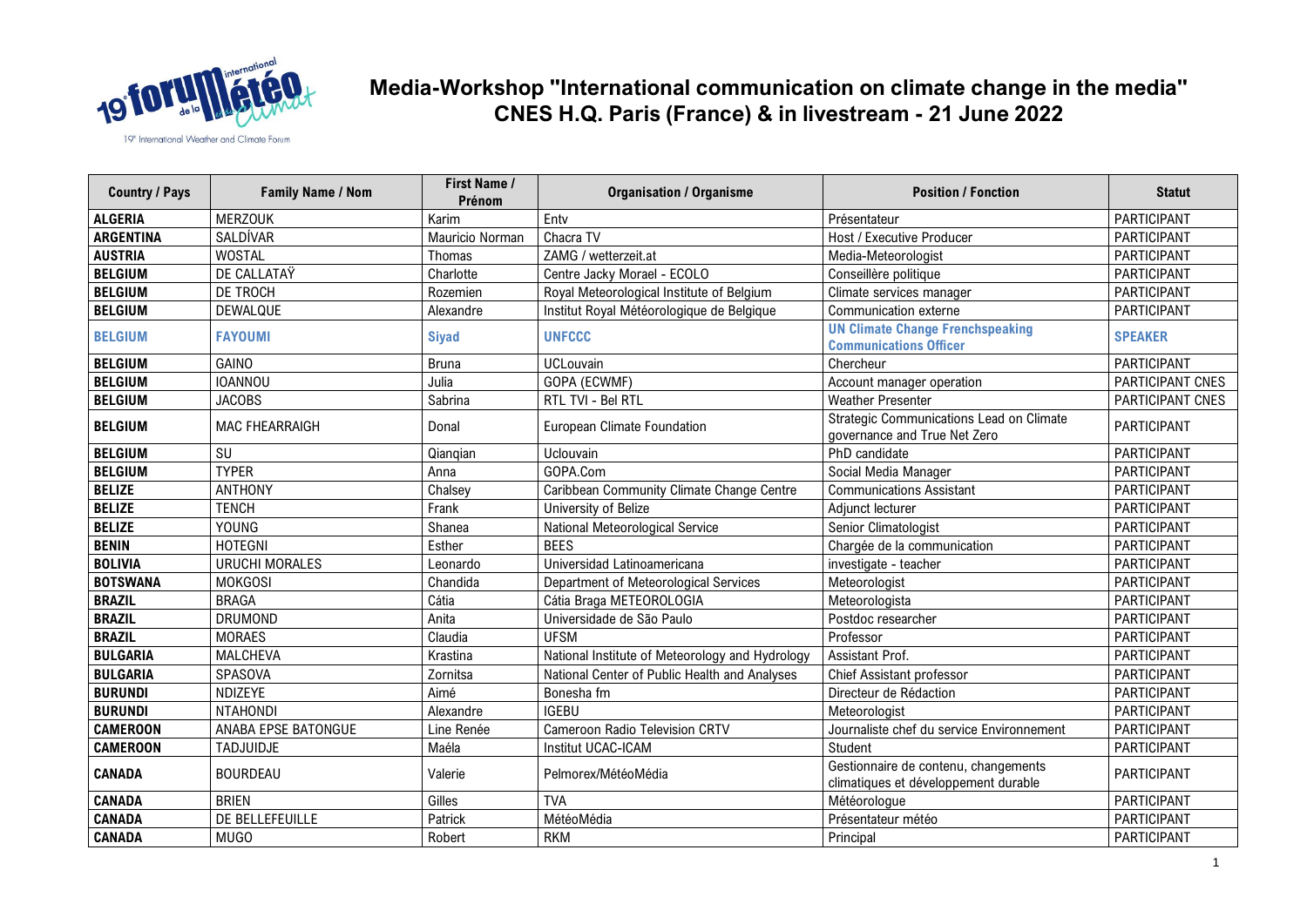

| <b>CANADA</b>                                               | <b>SIMPKIN</b>          | Tina            | CBC                                                         | Meteorologist                                                                               | PARTICIPANT        |
|-------------------------------------------------------------|-------------------------|-----------------|-------------------------------------------------------------|---------------------------------------------------------------------------------------------|--------------------|
| <b>CENTRAL AFRICAN</b><br><b>REPUBLIC</b>                   | <b>GBELO</b>            | Bienvenu Elie   | Radio Ndeke Luka                                            | Journaliste Reporter - Producteur                                                           | PARTICIPANT        |
| <b>CHILE</b>                                                | NOVOA FERNANDEZ         | Vanessa         | Universidad de Concepción                                   | Post-doctoral                                                                               | <b>PARTICIPANT</b> |
| <b>CHILE</b>                                                | VASQUEZ                 | Ricardo         | Dirección Meteorológica de Chile                            | Meteorologist                                                                               | PARTICIPANT        |
| <b>CHINA</b>                                                | HU                      | Xiao            | China Meteorological Administration                         | Meteorologist                                                                               | <b>PARTICIPANT</b> |
| <b>CHINA</b>                                                | <b>LUO</b>              | Meigi           | Huafeng Media Group China Meteorological<br>Administration  | Host                                                                                        | PARTICIPANT        |
| <b>CHINA</b>                                                | <b>WANG</b>             | Jing            | Beijing Huafeng Weather Movie & Tv Co. Ltd                  | Engineer                                                                                    | PARTICIPANT        |
| <b>CHINA</b>                                                | YU                      | Mengran         | Huafeng Media Group, China Meteorological<br>Administration | Beijing                                                                                     | PARTICIPANT        |
| <b>CHINA</b>                                                | ZHANG                   | Huiyuan         | Huafeng Media Group, China Meteorological<br>Administration | Weather information dissemination                                                           | PARTICIPANT        |
| <b>CHINA</b>                                                | ZHENG                   | Wenjuan         | Beijing Huafeng Weather Movie & Tv Co. Ltd                  | China Meteorological Administration, No.46,<br>South Ave., Zhongguancun, Beijing, P.R.China | PARTICIPANT        |
| <b>COLOMBIA</b>                                             | <b>FAJARDO</b>          | Oscar           | Ucentral                                                    | Professor                                                                                   | PARTICIPANT        |
| <b>COLOMBIA</b>                                             | <b>MALAVER PLAZAS</b>   | Natalia         | Greenly Docs (independent social media Project)             | Journalist                                                                                  | PARTICIPANT        |
| <b>COLOMBIA</b>                                             | VERGARA LÓPEZ           | Leidy Gicela    | Early Warning System of Medellín and the<br>Aburrá Valley.  | Analyst                                                                                     | PARTICIPANT        |
| <b>COLOMBIA</b>                                             | VINASCO CASTAÑO         | Estefania       | <b>UTP</b>                                                  | Etudiant                                                                                    | <b>PARTICIPANT</b> |
| <b>CONGO</b>                                                | <b>BAGALWA</b>          | Rukeza          | <b>ELIC</b>                                                 | Doctorant                                                                                   | PARTICIPANT        |
| <b>COTE D'IVOIRE</b>                                        | <b>DIDI</b>             | Sacre Regis     | Universite Nangui Abrogoua                                  | Chercheur                                                                                   | PARTICIPANT        |
| <b>COTE D'IVOIRE</b>                                        | YAO                     | Dibo Jean Herve | Electric Boat & Ship Association of Africa                  | Président                                                                                   | <b>PARTICIPANT</b> |
| <b>COTE D'IVOIRE</b>                                        | YAO - YAO               | Marie - Michele | SODEXAM                                                     | Cheffe du département communication &<br>relations publiques                                | <b>PARTICIPANT</b> |
| <b>CUBA</b>                                                 | <b>RUBIERA</b>          | José            | <b>Canal Caribe</b>                                         | Weather Presenter and Program Director<br>"Weather in the Caribbean"                        | PARTICIPANT        |
| <b>CZECH REPUBLIC</b>                                       | KRAWIECOVA              | Nela            | Czech Radio                                                 | Data Journalist                                                                             | <b>PARTICIPANT</b> |
| <b>DEMOCRATIC</b><br><b>REPUBLIC OF THE</b><br><b>CONGO</b> | KAVIRA KYAKWAHI         | Denise          | NATURELCD                                                   | Directrice générale                                                                         | PARTICIPANT        |
| <b>DEMOCRATIC</b><br><b>REPUBLIC OF THE</b><br><b>CONGO</b> | KERE KERE MISHE KASONGO | Michou Zaina    | <b>INTERNEWS RDC</b>                                        | Radio Producer                                                                              | PARTICIPANT        |
| <b>DENMARK</b>                                              | THEILGAARD              | Jesper          | Climatecommunication.eu                                     | Owner                                                                                       | PARTICIPANT        |
| <b>DOMINICAN</b><br><b>REPUBLIC</b>                         | <b>FABIÁN ESPINAL</b>   | Heriberto       | Oficina Nacional de Meteorológia                            | Técnico Met. Medio, manejador de redes<br>sociales.                                         | PARTICIPANT        |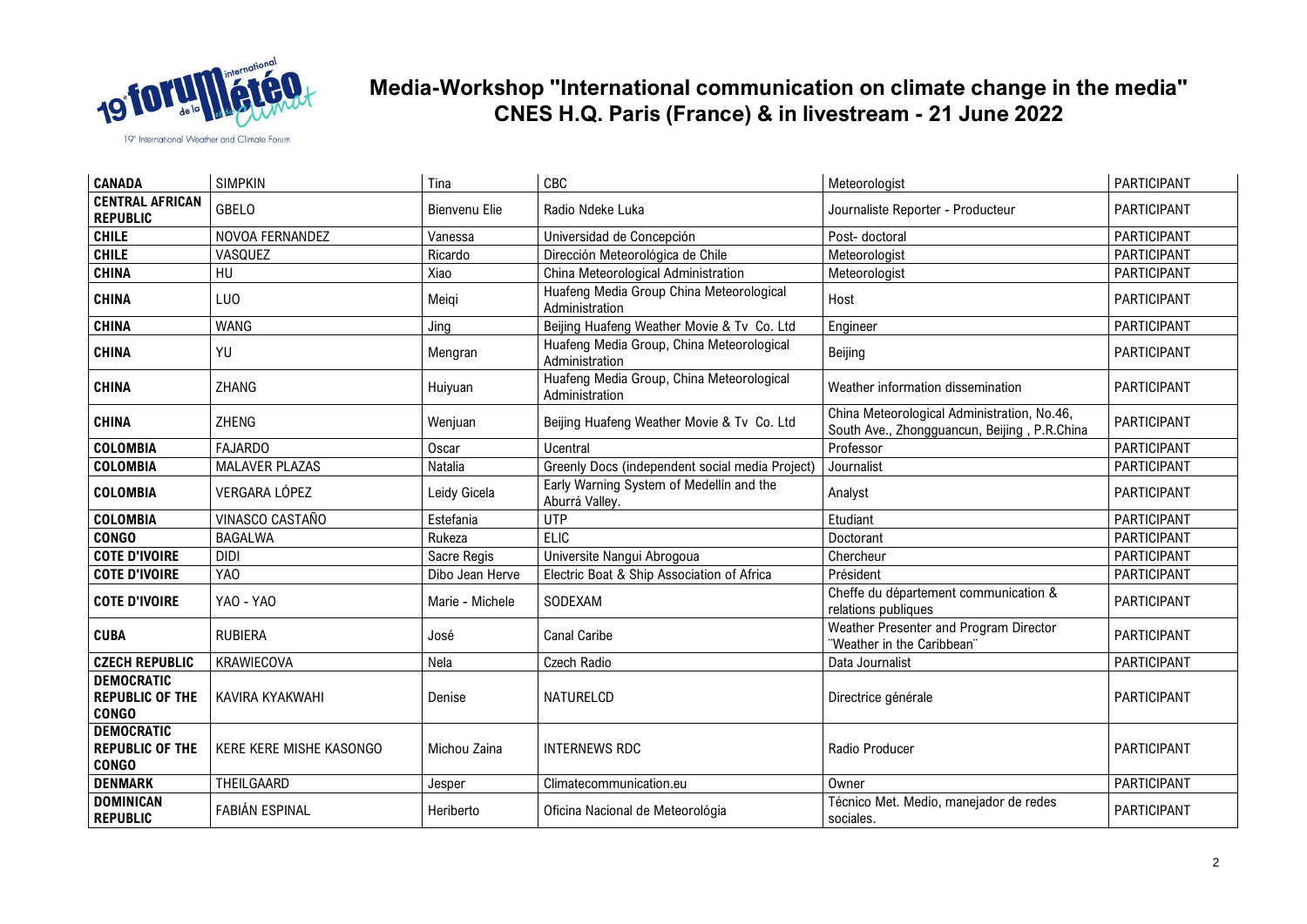

| <b>DOMINICAN</b><br><b>REPUBLIC</b> | <b>SURIEL</b>      | Jean            | Agenda Climática                               | <b>CEO</b>                                | <b>PARTICIPANT</b> |
|-------------------------------------|--------------------|-----------------|------------------------------------------------|-------------------------------------------|--------------------|
| <b>EGYPT</b>                        | <b>ALBADAWI</b>    | Nada            | Akhbar Elyoum                                  | Journalist-Editor                         | PARTICIPANT        |
| <b>ETHIOPIA</b>                     | <b>SAHLE</b>       | Alemu           | Ethiopia Meteorology Institute                 | Assistant Researcher, hydro_meteorologist | PARTICIPANT        |
| <b>FRANCE</b>                       | <b>ALBAZ</b>       | Arthur          | WeatherForce                                   | Sales Engineer                            | PARTICIPANT        |
| <b>FRANCE</b>                       | <b>ALEXIS</b>      | Sylvain         | Forum Météo et Climat                          | <b>Communication Social Media</b>         | PARTICIPANT CNES   |
| <b>FRANCE</b>                       | AMIACH             | Fabienne        | <b>FTV</b>                                     | Journalist                                | PARTICIPANT CNES   |
| <b>FRANCE</b>                       | <b>AUTISSIER</b>   | <b>Baptiste</b> | PANORAMIC AGENCE                               | Photographer                              | PARTICIPANT CNES   |
| <b>FRANCE</b>                       | <b>BARON</b>       | Anne            | Ministère de la Transition Ecologique          | Experte contenus éditoriaux               | PARTICIPANT        |
| <b>FRANCE</b>                       | <b>BENEDETTI</b>   | Inès            | utopies                                        | Consultant                                | PARTICIPANT        |
| <b>FRANCE</b>                       | <b>BONNARD</b>     | Henri           | AMM                                            | Président                                 | PARTICIPANT        |
| <b>FRANCE</b>                       | <b>BRES</b>        | Anne            | <b>CNRS</b>                                    | Responsable communication                 | <b>PARTICIPANT</b> |
| <b>FRANCE</b>                       | <b>BROUSTAL</b>    | Marine          | <b>DZ CONSEIL</b>                              | Communication                             | PARTICIPANT CNES   |
| <b>FRANCE</b>                       | CAMMARANO          | Diego           | IPCC Working Group I / Universite Paris Saclay | IT Officer                                | PARTICIPANT        |
| <b>FRANCE</b>                       | CAUD               | Nada            | <b>IPCC</b>                                    | Outreach Manager                          | PARTICIPANT        |
| <b>FRANCE</b>                       | <b>CESARINI</b>    | Pierre          | Sécurité Solaire                               | Directeur                                 | PARTICIPANT        |
| <b>FRANCE</b>                       | CHANAL             | Claire          | Météo-France                                   | Prévisionniste météo pour les médias      | PARTICIPANT        |
| <b>FRANCE</b>                       | <b>CLERBAUX</b>    | Cathy           | <b>CNRS</b>                                    | Directrice de recherche                   | PARTICIPANT        |
| <b>FRANCE</b>                       | <b>CLOVIS</b>      | Christophe      | <b>BEST IMAGE</b>                              | Journalist                                | <b>JOURNALIST</b>  |
| <b>FRANCE</b>                       | CODOU              | Olivier         | Université de Rouen                            | <b>MCF</b>                                | PARTICIPANT        |
| <b>FRANCE</b>                       | <b>DAMBRINE</b>    | Lise-Marie      | Essec                                          | Essec                                     | <b>PARTICIPANT</b> |
| <b>FRANCE</b>                       | <b>DAUDIER</b>     | Morgane         | Météo et Climat                                | Déléguée Générale                         | PARTICIPANT CNES   |
| <b>FRANCE</b>                       | DE CHEVEIGNÉ       | Suzanne         | <b>CNRS Centre Norbert Elias</b>               | DR emerite                                | PARTICIPANT        |
| <b>FRANCE</b>                       | <b>DE PRYCK</b>    | Kari            | <b>UGA</b>                                     | Researcher                                | PARTICIPANT        |
| <b>FRANCE</b>                       | <b>DEBRET</b>      | Maxime          | University of Rouen                            | Assistant professor                       | PARTICIPANT        |
| <b>FRANCE</b>                       | <b>DELSOL</b>      | Geneviève       | DG conseils                                    | Director                                  | PARTICIPANT CNES   |
| <b>FRANCE</b>                       | <b>DERONZIER</b>   | Sophie          | Éducation nationale                            | Enseignante à la retraite                 | PARTICIPANT        |
| <b>FRANCE</b>                       | <b>DHELIAT</b>     | Evelyne         | TF1-LCI                                        | <b>Weather Presenter</b>                  | PARTICIPANT CNES   |
| <b>FRANCE</b>                       | <b>DOUGUEDROIT</b> | Annick          | <b>CNRS Aix-Marseille Université</b>           | Professeur honoraire                      | PARTICIPANT        |
| <b>FRANCE</b>                       | DU BOUEXIC         | Estelle         | <b>TEAMWORK</b>                                | Chef de Projet                            | PARTICIPANT CNES   |
| <b>FRANCE</b>                       | <b>DUBUS</b>       | Laurent         | <b>RTE</b>                                     | Senior scientist                          | PARTICIPANT        |
| <b>FRANCE</b>                       | <b>DUCHESNE</b>    | Cyrille         | La Chaine Météo                                | Météorologue                              | PARTICIPANT        |
| <b>FRANCE</b>                       | <b>DUMAIL</b>      | Pauline         | Forum Météo et Climat                          | <b>Communication Social Media</b>         | PARTICIPANT CNES   |
| <b>FRANCE</b>                       | <b>DURAND</b>      | Karine          | <b>CNEWS et FUTURA</b>                         | <b>Weather Presenter</b>                  | PARTICIPANT CNES   |
| <b>FRANCE</b>                       | <b>ETIENNE</b>     | Véronique       | <b>CNRS</b>                                    | Attachée de presse                        | PARTICIPANT        |
| <b>FRANCE</b>                       | FAY                | Alexandre       | <b>PIX PLANETE</b>                             | Journalist                                | PARTICIPANT CNES   |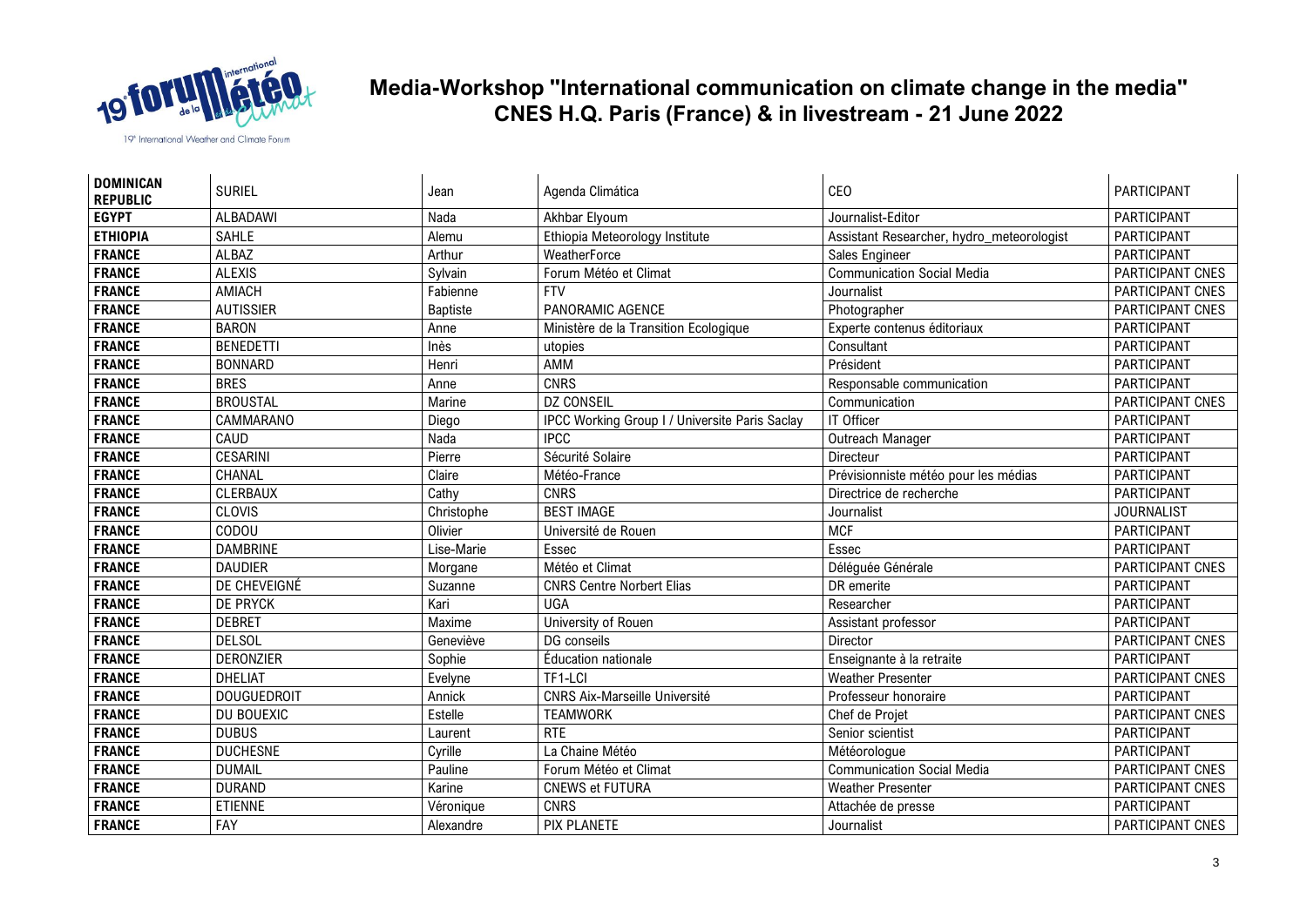

| <b>FRANCE</b> | <b>FELLOUS</b>         | Jean-Louis            | ASTEC-PSL (Association des Amis des Sciences<br>de la Terre et du Climat en Pic Saint-Loup) | Président                                                                          | PARTICIPANT        |
|---------------|------------------------|-----------------------|---------------------------------------------------------------------------------------------|------------------------------------------------------------------------------------|--------------------|
| <b>FRANCE</b> | <b>FEYDEL</b>          | Sandrine              | France Télévision                                                                           | Journalist                                                                         | PARTICIPANT CNES   |
| <b>FRANCE</b> | FOUCAULT-ROUGÉ         | Virginie              | <b>Climate Chance</b>                                                                       | Head of communications                                                             | PARTICIPANT        |
| <b>FRANCE</b> | <b>FOUJOLS</b>         | Marie-Alice           | <b>IPSL</b>                                                                                 | Ingénieure de recherches                                                           | PARTICIPANT        |
| <b>FRANCE</b> | GADY                   | Sonia                 | Météo et Climat                                                                             | Chargée de projets                                                                 | PARTICIPANT CNES   |
| <b>FRANCE</b> | <b>GAROT</b>           | Blandine              | Canal                                                                                       | Journaliste                                                                        | PARTICIPANT        |
| <b>FRANCE</b> | <b>GUILYARDI</b>       | Eric                  | Office for Climate Education                                                                | Président                                                                          | PARTICIPANT        |
| <b>FRANCE</b> | <b>GUIOT</b>           | Joël                  | <b>CEREGE / CNRS</b>                                                                        | Directeur de recherche émerite                                                     | PARTICIPANT        |
| <b>FRANCE</b> | <b>HAEFELE</b>         | Claudine              | Éducation nationale                                                                         | Professeure                                                                        | PARTICIPANT        |
| <b>FRANCE</b> | <b>HENRIQUEZ</b>       | Max                   | Retired                                                                                     | Retired                                                                            | PARTICIPANT        |
| <b>FRANCE</b> | <b>HUAT</b>            | Pierre                | <b>DTN</b>                                                                                  | Meteorologist                                                                      | PARTICIPANT        |
| <b>FRANCE</b> | <b>JACQUET</b>         | Pierre                | <b>OSUG</b>                                                                                 | Communication                                                                      | PARTICIPANT        |
| <b>FRANCE</b> | <b>JOLIBOIS</b>        | Kyllian               | Forum Météo et Climat                                                                       | <b>Communication Social Media</b>                                                  | PARTICIPANT CNES   |
| <b>FRANCE</b> | <b>JOUZEL</b>          | Jean                  | <b>Météo et Climat</b>                                                                      | <b>President</b>                                                                   | <b>SPEAKER</b>     |
| <b>FRANCE</b> | KALALI                 | Faouzia               | Université Rouen Normandie                                                                  | Maître de conférences                                                              | <b>PARTICIPANT</b> |
| <b>FRANCE</b> | <b>LAUGIER</b>         | Marie-Hélène          | Freelance                                                                                   | Consultante / Communicante                                                         | PARTICIPANT        |
| <b>FRANCE</b> | <b>LAURENT</b>         | Jean-Paul             | JP Laurent - Instrumentation en milieu naturel                                              | Auto-entrepreneur                                                                  | PARTICIPANT        |
| <b>FRANCE</b> | LE BOURHIS             | Jean-Pierre           | <b>CNRS ARENES</b>                                                                          | Directeur                                                                          | PARTICIPANT        |
| <b>FRANCE</b> | <b>LE MOAL</b>         | <b>Sylvain</b>        | Météo-France                                                                                | <b>Head of the "Satellite Data Valuation</b>                                       | <b>SPEAKER</b>     |
| <b>FRANCE</b> | LE QUERE               | <b>Beatrice Marie</b> | ACADEMIE DU CLIMAT VOLONTAIRE DES                                                           | Volontaire des débats depuis 2014 Conseillère                                      | <b>PARTICIPANT</b> |
|               |                        | Jeanne                | <b>DEBATS</b>                                                                               | Politique de la ville Portes du 20e                                                |                    |
| <b>FRANCE</b> | LÉAS                   | Sébastien             | Météo-France                                                                                | Meteorologist                                                                      | PARTICIPANT CNES   |
| <b>FRANCE</b> | <b>LEFRIANT</b>        | Nicolas               | <b>DTN</b>                                                                                  | Meteorologist                                                                      | PARTICIPANT        |
| <b>FRANCE</b> | <b>MARBOUTY</b>        | <b>Dominique</b>      | <b>Météo et Climat</b>                                                                      | Vice-président                                                                     | <b>SPEAKER</b>     |
| <b>FRANCE</b> | <b>MASSON-DELMOTTE</b> | <b>Valérie</b>        | <b>IPSL-LSCE &amp; IPCC</b>                                                                 | <b>Climate scientist IPSL/LSCE and Co-Chair,</b><br><b>Working Group I of IPCC</b> | <b>SPEAKER</b>     |
| <b>FRANCE</b> | <b>MERCIER</b>         | Caroline              | Pôle Océan ODATIS / IR Data Terra                                                           | Communication manager                                                              | PARTICIPANT        |
| <b>FRANCE</b> | <b>MIFFRE</b>          | Alain                 | Institut Lumière Matière                                                                    | Enseignant chercheur                                                               | PARTICIPANT        |
| <b>FRANCE</b> | <b>MONNOYER-SMITH</b>  | <b>Laurence</b>       | <b>CNES</b>                                                                                 | <b>Director of sustainable development</b>                                         | <b>SPEAKER</b>     |
| <b>FRANCE</b> | <b>MOREAU</b>          | Patricia              | Social fizz                                                                                 | Consultante indépendante en RSE                                                    | PARTICIPANT        |
| <b>FRANCE</b> | <b>MOREL</b>           | Alexis                | Météo France                                                                                | Chef prévisionniste régional                                                       | PARTICIPANT        |
| <b>FRANCE</b> | NABEDIAN               | Chloé                 | France Télévisions                                                                          | <b>Weather Presenter</b>                                                           | PARTICIPANT CNES   |
| <b>FRANCE</b> | NGOUNGUE LANGUE        | Cédric Gacial         | CNRS/LATMOS                                                                                 | PhD candidate                                                                      | PARTICIPANT        |
| <b>FRANCE</b> | <b>NGUYEN BA</b>       | Pierre                | Ministère de la Transition écologique et de la<br>Cohésion des territoires                  | Direction de la communication - Chargé<br>d'affaires climat                        | PARTICIPANT        |
| FRANCE        | <b>OMRANI</b>          | Hiba                  | EDF R&D                                                                                     | Researcher                                                                         | PARTICIPANT        |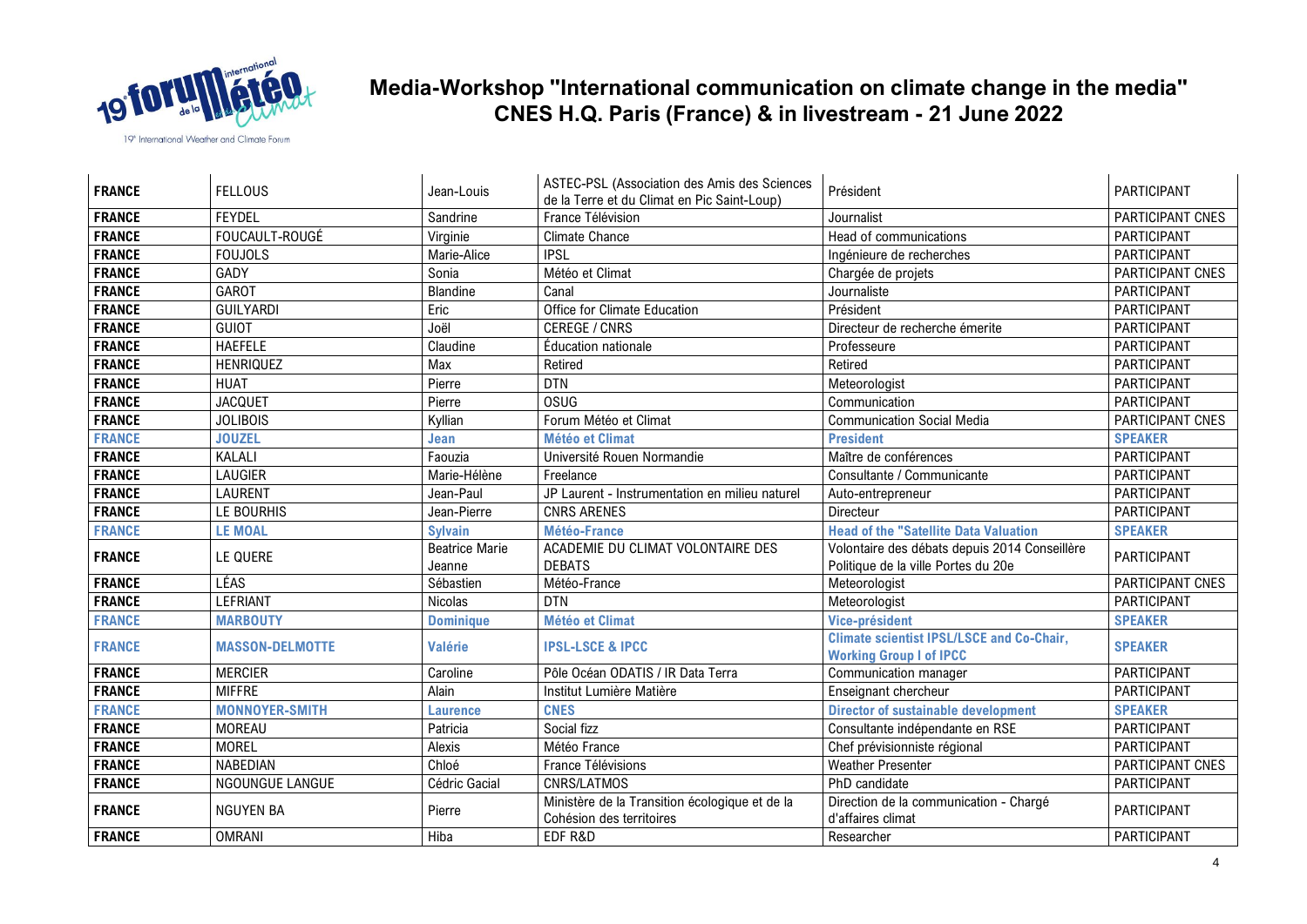

| <b>FRANCE</b>  | <b>OUAFAE</b>       | Karim         | VisioTerra                                | Ingénieure                                                     | PARTICIPANT        |
|----------------|---------------------|---------------|-------------------------------------------|----------------------------------------------------------------|--------------------|
| <b>FRANCE</b>  | PAPINEAU            | Nicole        | Méteo et Climat                           | Director                                                       | PARTICIPANT CNES   |
| <b>FRANCE</b>  | <b>PAULAT</b>       | Chantal       | Forum Météo et Climat                     | Communication                                                  | PARTICIPANT        |
| <b>FRANCE</b>  | <b>PAYET TISSET</b> | Nadège        | Forum Météo et Climat                     | Communication                                                  | PARTICIPANT CNES   |
| <b>FRANCE</b>  | <b>PENA</b>         | Christine     | France Info                               | <b>Weather Presenter</b>                                       | PARTICIPANT CNES   |
| <b>FRANCE</b>  | PEREZ               | Marie         | <b>CNRS</b>                               | Chargée de communication                                       | PARTICIPANT        |
| <b>FRANCE</b>  | <b>POLLET</b>       | Florian       | <b>Echanges Climatiques</b>               | Créateur                                                       | PARTICIPANT        |
| <b>FRANCE</b>  | <b>POPY</b>         | Xavier        | Forum Météo et Climat                     | Photograph                                                     | PARTICIPANT CNES   |
| <b>FRANCE</b>  | QASMI               | Saïd          | Météo-France                              | Chercheur                                                      | PARTICIPANT        |
| <b>FRANCE</b>  | <b>RAIBALDI</b>     | <b>Marina</b> | <b>France 3 Corse via Stella</b>          | <b>Weather Presenter</b>                                       | <b>SPEAKER</b>     |
| <b>FRANCE</b>  | <b>RATIER</b>       | <b>Alain</b>  | Ancien directeur général d'EUMETSAT       | <b>Director</b>                                                | <b>SPEAKER</b>     |
| <b>FRANCE</b>  | RAVICHANDRAN        | Aravind       | <b>TerraWatch Space</b>                   | Founder & Director                                             | PARTICIPANT        |
| <b>FRANCE</b>  | <b>RIAZANOFF</b>    | Serge         | VisioTerra                                | Directeur                                                      | PARTICIPANT        |
| <b>FRANCE</b>  | <b>RIETZ</b>        | Damien        | Photographe                               |                                                                | PARTICIPANT        |
| <b>FRANCE</b>  | <b>RINGEISSEN</b>   | Coline        | <b>SDEA</b>                               | Stagiaire                                                      | PARTICIPANT        |
| <b>FRANCE</b>  | <b>RIPON</b>        | Marina        | AERIS/CNRS                                | <b>Communication Officer</b>                                   | PARTICIPANT        |
| <b>FRANCE</b>  | <b>ROCHA</b>        | Mariana       | Météo-France                              | Chargée de communication projet de recherche<br><b>ESM2025</b> | PARTICIPANT        |
| <b>FRANCE</b>  | <b>ROLAND</b>       | Sophie        | Freelance                                 | Journaliste formatrice                                         | PARTICIPANT        |
| <b>FRANCE</b>  | <b>ROMEJKO</b>      | Laurent       | France Télévisions                        | <b>Weather Presenter</b>                                       | PARTICIPANT CNES   |
| <b>FRANCE</b>  | ROUILLE             | Romain        | Forum Météo et Climat                     | Communication                                                  | PARTICIPANT CNES   |
| <b>FRANCE</b>  | <b>ROUSVAL</b>      | Loïc          | <b>CNEWS / FRANCE 3</b>                   | <b>Weather Presenter</b>                                       | PARTICIPANT CNES   |
| <b>FRANCE</b>  | SAINT-PAUL          | Ghislaine     | IFFO-RME                                  | Formateur Risque Majeur                                        | PARTICIPANT        |
| <b>FRANCE</b>  | <b>SAUX PICART</b>  | Stéphane      | Météo-France                              | Researcher                                                     | PARTICIPANT        |
| <b>FRANCE</b>  | <b>SERRANO</b>      | Celine        | Labos 1point5                             | Coordination                                                   | PARTICIPANT        |
| <b>FRANCE</b>  | <b>SEURAT</b>       | Myriam        | France Télévisions                        | <b>Weather Presenter</b>                                       | PARTICIPANT CNES   |
| <b>FRANCE</b>  | <b>TEMPASS</b>      | Ana           | <b>CNRS</b>                               | Chargée de projets                                             | PARTICIPANT        |
| <b>FRANCE</b>  | THEBAULT            | Léa           | Forum Météo et Climat                     | Communication                                                  | PARTICIPANT CNES   |
| <b>FRANCE</b>  | <b>TONERRE</b>      | Mathilde      | <b>AFP</b>                                | Journalist                                                     | PARTICIPANT CNES   |
| <b>FRANCE</b>  | <b>VANNIER</b>      | Christian     | Forum Météo et Climat                     | <b>Director</b>                                                | PARTICIPANT CNES   |
| <b>FRANCE</b>  | VAUXION             | François      | <b>RATP GROUP</b>                         | Delegue transition énergétique                                 | <b>PARTICIPANT</b> |
| <b>FRANCE</b>  | <b>VERLAIN</b>      | Jean-Paul     | Météo et Climat                           | Adhérent                                                       | PARTICIPANT        |
| <b>FRANCE</b>  | <b>WALSH</b>        | Melissa       | Intergovernmental Panel on Climate Change | <b>Communications Officer</b>                                  | PARTICIPANT        |
| <b>FRANCE</b>  | <b>WANG</b>         | Bing          | TotalEnergies                             | Energy transport engineer                                      | PARTICIPANT        |
| <b>FRANCE</b>  | <b>WOZNICA</b>      | Guillaume     | LCI                                       | <b>Weather Presenter</b>                                       | PARTICIPANT        |
| <b>FRANCE</b>  | ZEITOUN             | Déborah       | DZ Conseil                                | Communication                                                  | PARTICIPANT CNES   |
| <b>GERMANY</b> | <b>ALARCON</b>      | Santiago      | European Forest Institute                 | <b>Communications Trainee</b>                                  | PARTICIPANT        |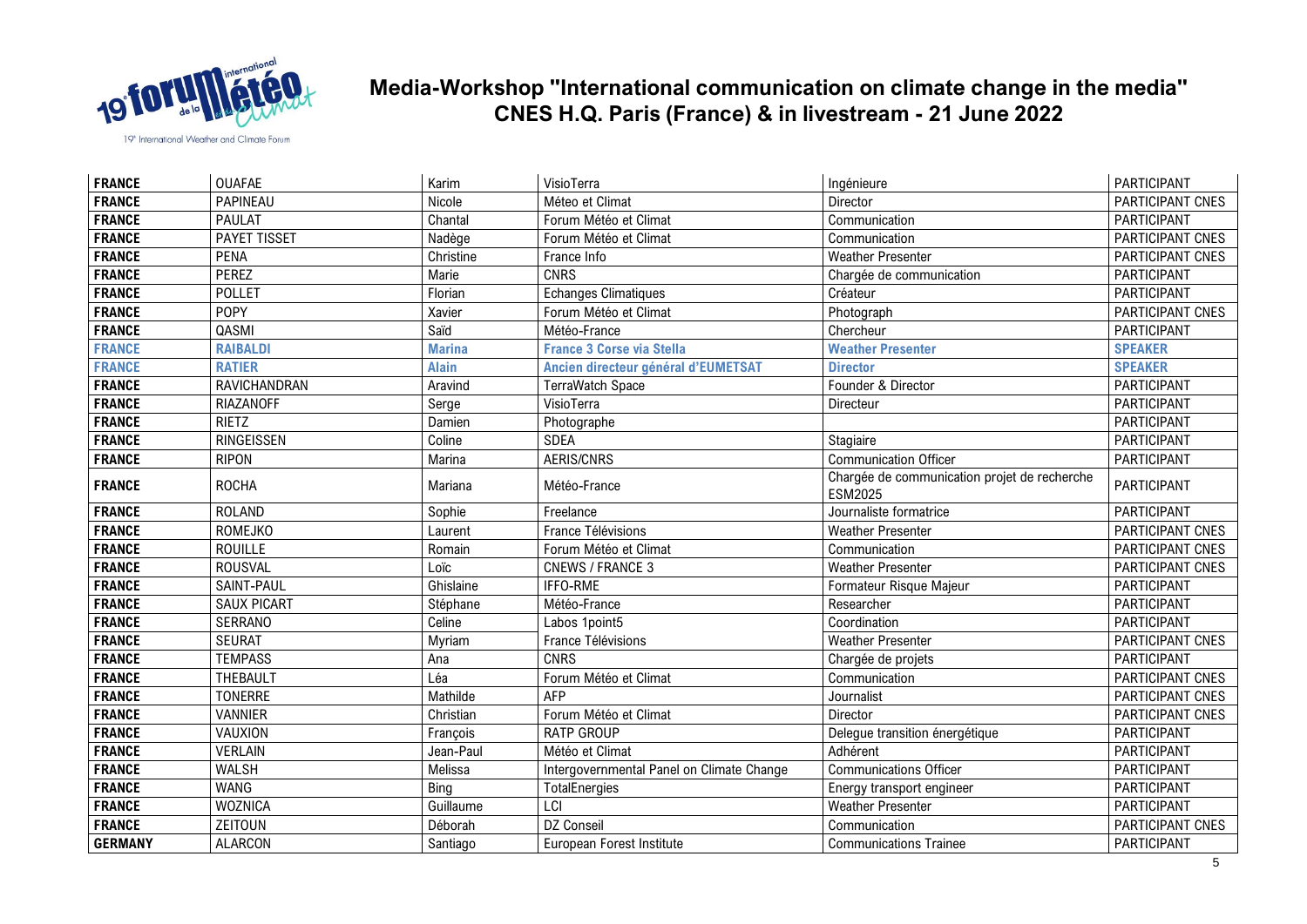

| <b>GERMANY</b>   | <b>BENAMAR</b>      | Clémence              | <b>EUMETSAT</b>                                       | Communication                                                           | PARTICIPANT CNES   |
|------------------|---------------------|-----------------------|-------------------------------------------------------|-------------------------------------------------------------------------|--------------------|
| <b>GERMANY</b>   | <b>BERGERON</b>     | Cedric                | <b>EUMETSAT</b>                                       | Data Access Coordinator                                                 | <b>PARTICIPANT</b> |
| <b>GERMANY</b>   | <b>BICER</b>        | Murat                 | <b>EUMETSAT</b>                                       | ICT Infrastructure Manager                                              | PARTICIPANT        |
| <b>GERMANY</b>   | <b>BOJINSKI</b>     | Stephan               | <b>EUMETSAT</b>                                       | MTG User Preparation Project Manager                                    | <b>PARTICIPANT</b> |
| <b>GERMANY</b>   | CERECEDA            | Rafael                | <b>ECMWF</b>                                          | Science and Content Writer                                              | PARTICIPANT        |
| <b>GERMANY</b>   | COLAGRANDE          | Paola                 | <b>EUMETSAT</b>                                       | CO2M Data and Tools Coordinator                                         | PARTICIPANT        |
| <b>GERMANY</b>   | <b>GABAGLIO</b>     | Vincent               | <b>EUMETSAT</b>                                       | International relations officer                                         | PARTICIPANT        |
| <b>GERMANY</b>   | HASSAN MANJUNATHA   | Ravichandra           | Endor AG                                              | <b>Quality Engineer</b>                                                 | <b>PARTICIPANT</b> |
| <b>GERMANY</b>   | JUNGE               | Martina               | <b>EMS</b>                                            | <b>Executive Secretary</b>                                              | PARTICIPANT        |
| <b>GERMANY</b>   | KHOSRAVI            | Narges                | HE Space Operation GmbH                               | Remote sensing scientist                                                | <b>PARTICIPANT</b> |
| <b>GERMANY</b>   | <b>KOTHE</b>        | Steffen               | Deutscher Wetterdienst                                | Science communicator                                                    | PARTICIPANT        |
| <b>GERMANY</b>   | <b>NICOLAS</b>      | Julien                | <b>ECMWF</b>                                          | Scientist                                                               | PARTICIPANT        |
| <b>GERMANY</b>   | <b>NUNES</b>        | Alexandra             | Hamtec Consulting GmbH c/o EUMETSAT                   | Copernicus Climate Expert Service: Managerial<br>and Scientific Support | PARTICIPANT        |
| <b>GERMANY</b>   | <b>PANDEY</b>       | Praveen               | <b>EUMETSAT</b>                                       | Cal/Val service engineer                                                | PARTICIPANT        |
| <b>GERMANY</b>   | PUECHMAILLE         | Danaele               | <b>EUMETSAT</b>                                       | System Engineer                                                         | <b>PARTICIPANT</b> |
| <b>GERMANY</b>   | <b>TAUBE</b>        | Anne                  | <b>EUMETSAT</b>                                       | International relations officer                                         | PARTICIPANT        |
| <b>GERMANY</b>   | TRAEGER-CHATTERJEE  | Christine             | <b>EUMETSAT</b>                                       | <b>Climate Data Applications Expert</b>                                 | PARTICIPANT        |
| <b>GERMANY</b>   | <b>ULLUCCI</b>      | Rosa                  | <b>EUMETSAT</b>                                       | User training admin                                                     | PARTICIPANT        |
| <b>GERMANY</b>   | <b>ZEM</b>          | Marek                 | Freelance                                             | Author                                                                  | <b>PARTICIPANT</b> |
| <b>GHANA</b>     | AHAFIANYO           | Felicity              | Ghana Meteorological Agency                           | Head of Central Analysis and forecasting office                         | PARTICIPANT        |
| <b>GHANA</b>     | <b>DEKONGMEN</b>    | Benjamin<br>Wullobayi | Ho Technical University                               | <b>Assistant Lecturer</b>                                               | PARTICIPANT        |
| <b>GREECE</b>    | <b>GIANNOPOULOS</b> | Panos                 | ERT1                                                  | Meteorologist/Weather broadcaster                                       | PARTICIPANT        |
| <b>GUATEMALA</b> | <b>MORENO</b>       | Andrea                | Rainforest Alliance                                   | Senior Associate, Communications                                        | PARTICIPANT        |
| <b>GUATEMALA</b> | SOBERANIS VÁSQUEZ   | Josue                 | Visión Legislativa                                    | Vocal                                                                   | PARTICIPANT        |
| <b>GUINEA</b>    | <b>DIALLO</b>       | Fatoumata Binta       | Direction Nationale de la Météorologie de Guinée      | Présentatrice                                                           | PARTICIPANT        |
| <b>HAITI</b>     | <b>BERTRAND</b>     | Talot                 | <b>HAITI Meteo</b>                                    | Director                                                                | PARTICIPANT CNES   |
| <b>HAITI</b>     | BERTRAND-REMILUS    | Gracieuse             | <b>MEDIA LAKAY</b>                                    | Directrice Exécutive                                                    | PARTICIPANT CNES   |
| <b>HONG KONG</b> | CHAN                | Wallace               | Hong Kong Observatory                                 | Scientific Officer                                                      | PARTICIPANT        |
| <b>ICELAND</b>   | ÓLAFSDÓTTIR         | Anna                  | Veðurstofa Íslands                                    | Head of the national knowledge centre on<br>climate change adaptation   | PARTICIPANT        |
| <b>INDIA</b>     | BHATTACHARYYA       | Prashasti             | Sarsuna College                                       | Professor                                                               | PARTICIPANT        |
| <b>INDIA</b>     | CHOUDHARY           | Srishti               | News18                                                | Assistant Editor (Science & Environment<br>Journalist)                  | PARTICIPANT        |
| <b>INDIA</b>     | <b>G NAIR</b>       | Venu                  | Center for Earth Research & Environment<br>Management | Meteorologist                                                           | PARTICIPANT        |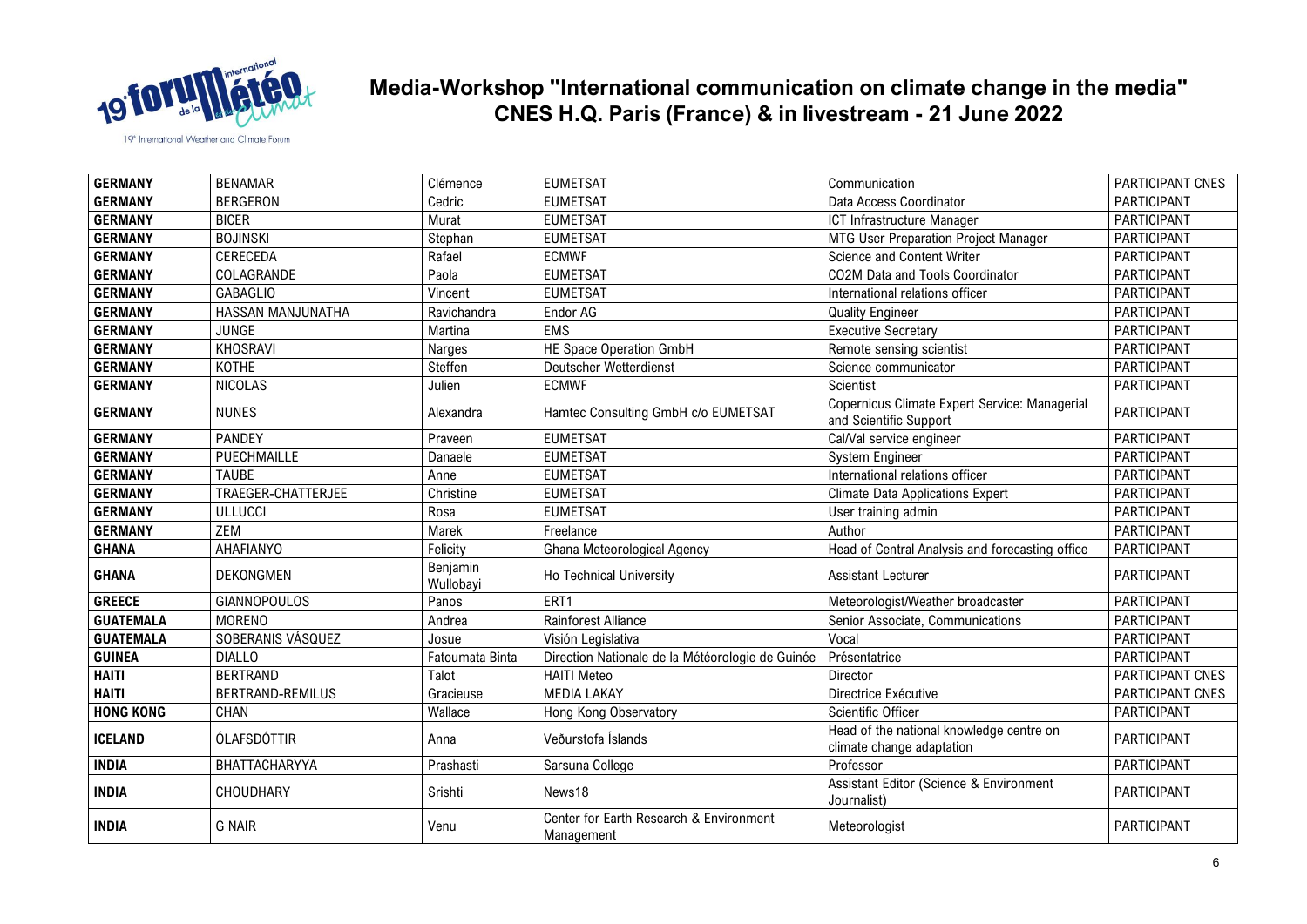

| <b>INDIA</b>                               | GHUMARE             | Vikas           | Viniera Vineyards                                                         | Agronomist                                                                            | PARTICIPANT        |
|--------------------------------------------|---------------------|-----------------|---------------------------------------------------------------------------|---------------------------------------------------------------------------------------|--------------------|
| <b>INDIA</b>                               | <b>IMCHEN</b>       | Imsangla        | <b>CSIR-National Institute of Oceanography</b>                            | PhD Student                                                                           | <b>PARTICIPANT</b> |
| <b>INDIA</b>                               | JEEVANANTHAM        | Kannan          | Hindu Tamil Thisai                                                        | Sub Editor                                                                            | PARTICIPANT        |
| <b>INDIA</b>                               | KHANDEKAR           | Nivedita        | IANS, Delhi (India)                                                       | Associate Editor                                                                      | PARTICIPANT        |
| <b>INDIA</b>                               | <b>KUMAR</b>        | Prashanth       | Revenue Department, Disaster Management                                   | Consultant                                                                            | PARTICIPANT        |
| <b>INDIA</b>                               | <b>KUMAR</b>        | Mohit           | Integrated Research and Action for Development                            | Research Analyst                                                                      | PARTICIPANT        |
| <b>INDIA</b>                               | <b>MATTHEW</b>      | Nithin          | Earthly                                                                   | <b>CEO</b>                                                                            | PARTICIPANT        |
| <b>INDIA</b>                               | MOHAMMED SALIM      | Naufal          | Co Earth Sustainable Products                                             | Director                                                                              | PARTICIPANT        |
| <b>INDIA</b>                               | <b>NAAG</b>         | Aditya          | East Prep Limited                                                         | Senior Marketing Manager                                                              | PARTICIPANT        |
| <b>INDIA</b>                               | <b>NANDI</b>        | Jayashree       | <b>Hindustan Times</b>                                                    | <b>Assistant Editor</b>                                                               | PARTICIPANT        |
| <b>INDIA</b>                               | PRAVEEN KUMAR PATEL | Praveen         | Hindi khabar news channel                                                 | Reporter                                                                              | PARTICIPANT        |
| <b>INDIA</b>                               | SANJEEV             | Jasrotia        | The Environment                                                           | Editor                                                                                | PARTICIPANT        |
| <b>INDIA</b>                               | <b>TIWARI</b>       | Abhiyant        | Gujarat Institute of Disaster Management                                  | <b>Assistant Professor</b>                                                            | PARTICIPANT        |
| <b>INDONESIA</b>                           | AYUFITRIYA          | Ayufitriya      | <b>BMKG</b>                                                               | Forecaster                                                                            | PARTICIPANT        |
| <b>INDONESIA</b>                           | MUHAMMAD            | Fadel           | Astra International                                                       | Environment and social responsibility                                                 | PARTICIPANT        |
| <b>IRAN, ISLAMIC</b><br><b>REPUBLIC OF</b> | MOHAMMADI KOUSHKI   | Amir Abbas      | Iranian National Team of Inventions and<br>Innovations                    | National team leader, technology expert and<br>sustainable development program expert | PARTICIPANT        |
| <b>IRAQ</b>                                | ABDULKARIM          | Dashti          | Sulaymaniyah International Airport                                        | Meteorologist & Forecaster                                                            | PARTICIPANT        |
| <b>IRELAND</b>                             | <b>BUCKLEY</b>      | Karina          | Freelance                                                                 | Producer                                                                              | PARTICIPANT        |
| <b>IRELAND</b>                             | O'DOHERTY           | Caroline        | Irish Independent                                                         | <b>Environment Correspondent</b>                                                      | PARTICIPANT        |
| <b>ISRAEL</b>                              | <b>WEXLER</b>       | Sharon          | KAN - Israell Public Authority                                            | Senior Meteorologist, Journalist and TV/Radio<br>Presenter                            | <b>PARTICIPANT</b> |
| <b>ITALY</b>                               | <b>BRUNETTO</b>     | Norma           | Alma Mater Studiorum - University of Bologna                              | Student                                                                               | PARTICIPANT        |
| <b>ITALY</b>                               | <b>CACIAGLI</b>     | Laura           | <b>CMCC Foundation - Euro-Mediterranean Center</b><br>on Climate Change   | Press and communication officer                                                       | <b>PARTICIPANT</b> |
| <b>ITALY</b>                               | CARLON              | Ottavia         | CMCC                                                                      | Comms officer                                                                         | PARTICIPANT        |
| <b>ITALY</b>                               | <b>FIERLI</b>       | <b>Federico</b> | <b>EUMETSAT</b>                                                           | <b>Science and applications expert for atmosphere</b><br>and climate                  | <b>SPEAKER</b>     |
| <b>ITALY</b>                               | <b>FRANCESCA</b>    | Fusco           | <b>ECMWF</b>                                                              | Senior Events Officer                                                                 | PARTICIPANT        |
| <b>ITALY</b>                               | <b>FUSCO</b>        | Francesca       | <b>ECMWF</b>                                                              | Senior Events Officer                                                                 | PARTICIPANT        |
| <b>ITALY</b>                               | <b>GLAUDA</b>       | Agnese          | <b>SISSA</b>                                                              | <b>Science Communication Student</b>                                                  | PARTICIPANT        |
| <b>ITALY</b>                               | <b>LUNG</b>         | loana           | European Space Agency                                                     | Earth Observation communications programme<br>officer                                 | PARTICIPANT        |
| <b>ITALY</b>                               | <b>LUONGO</b>       | Annamaria       | SpaceTec Partners                                                         | Consultant                                                                            | PARTICIPANT        |
| <b>ITALY</b>                               | <b>MARINO</b>       | Antonio         | Royal Meteorological Society & AMPRO<br>Associazione Meteo Professionisti | Registered Meteorologist & Vice President e<br>Meteorologist AMPRO                    | PARTICIPANT        |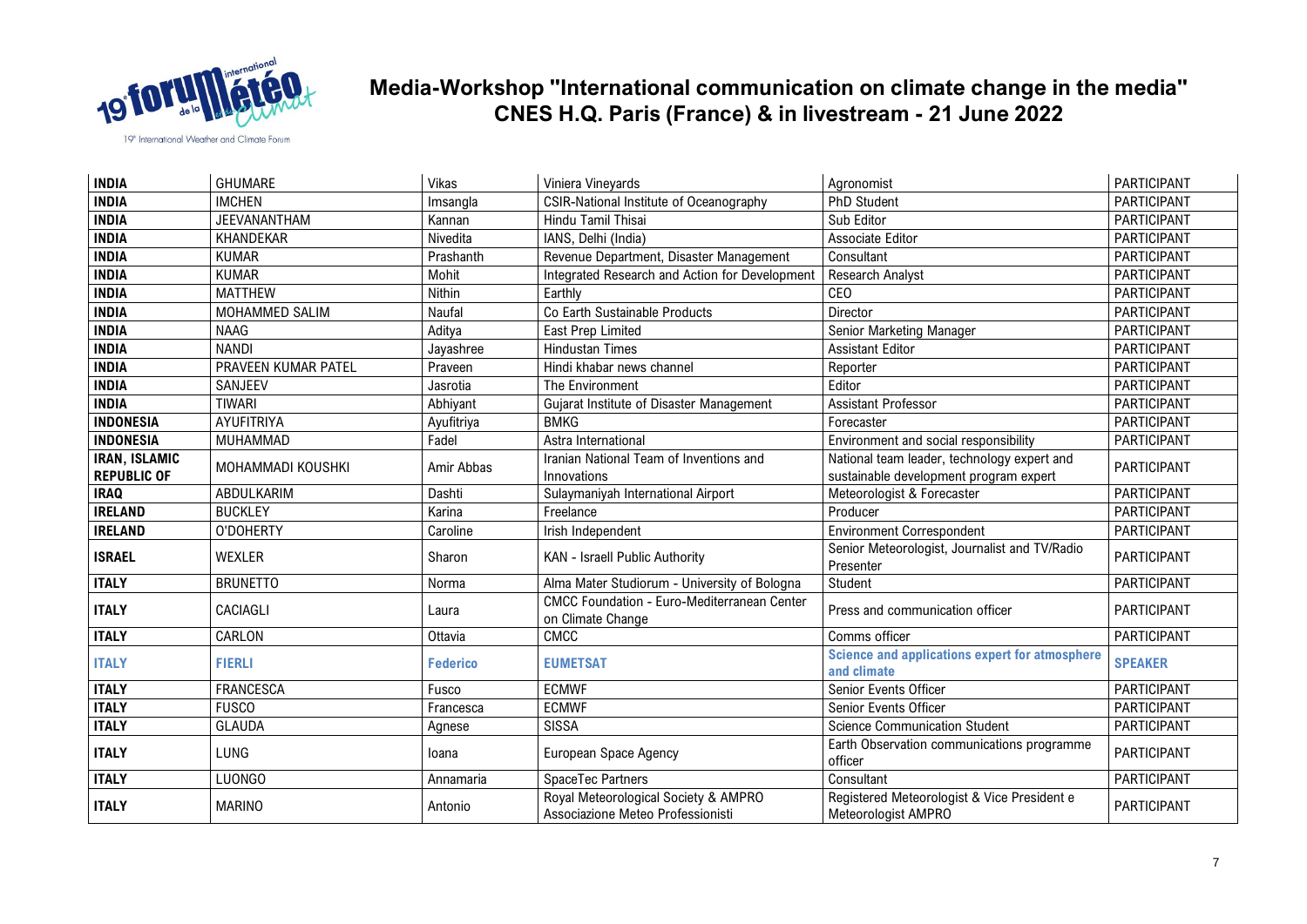

| <b>ITALY</b>      | <b>MEISNER</b>       | <b>Robert</b>          | <b>ESA</b>                                                         | ESA Earth Observation Outreach & Ф-<br><b>Experience coordinator</b> | <b>SPEAKER</b>     |
|-------------------|----------------------|------------------------|--------------------------------------------------------------------|----------------------------------------------------------------------|--------------------|
| <b>ITALY</b>      | <b>MERCALLI</b>      | Luca                   | Società Meteorologica Italiana onlus / Nimbus<br>iournal           | Meteorologist, Weather Presenter                                     | <b>PARTICIPANT</b> |
| <b>ITALY</b>      | PIRILLO              | Giuseppe               | Studio di Geologia                                                 | Titolare                                                             | <b>PARTICIPANT</b> |
| <b>ITALY</b>      | <b>SANTIN</b>        | Selvaggia              | <b>Fondation CMCC</b>                                              | Researcher                                                           | PARTICIPANT        |
| <b>ITALY</b>      | <b>STEFANO</b>       | Vignudelli             | <b>CNR</b>                                                         | Scientist                                                            | PARTICIPANT        |
| <b>JAPAN</b>      | <b>MONARE</b>        | Tsietsi                | NHK Japan                                                          | <b>Weather Anchor</b>                                                | PARTICIPANT        |
| <b>JAPAN</b>      | <b>MORI</b>          | Sayaka                 | NHKWORLD                                                           | <b>Weather Anchor</b>                                                | PARTICIPANT        |
| <b>JAPAN</b>      | <b>TONG</b>          | Ling                   | <b>Kyoto University</b>                                            | Ph.D. student                                                        | PARTICIPANT        |
| <b>JORDAN</b>     | <b>ALTAWAIHA</b>     | Hebah                  | <b>Mutah University</b>                                            | <b>Civil Engineer</b>                                                | PARTICIPANT        |
| <b>KOSOVO</b>     | <b>RUGOVA</b>        | Mendim                 | Televizioni 7                                                      | <b>Weather Presenter</b>                                             | PARTICIPANT        |
| <b>KYRGYZSTAN</b> | ABYLOVA              | Makmal                 | <b>Technical University of Munich</b>                              | Student                                                              | PARTICIPANT        |
| <b>LATVIA</b>     | MAĻINOVSKIS          | Edgars                 | State Ltd "Latvian Environment, Geology and<br>Meteorology Centre" | Climatologist                                                        | PARTICIPANT        |
| <b>LESOTHO</b>    | MAQHANOLLE           | Tsekoa                 | Lesotho Meteorological services                                    | Weather Forecaster                                                   | PARTICIPANT        |
| <b>LESOTHO</b>    | <b>MASOTO</b>        | Ntsoaki                | <b>Informative Newspaper</b>                                       | Journalist                                                           | PARTICIPANT        |
| <b>LITHUANIA</b>  | VALIUKAS             | Donatas                | Lituanian Hydrometeorology Service                                 | Head of Climate and Research                                         | PARTICIPANT        |
| <b>MACAO</b>      | VARELA               | Vera                   | Direcão dos Serviços Meteorologicos e<br>Geofisicos                | Spokesperson                                                         | PARTICIPANT        |
| <b>MADAGASCAR</b> | <b>RAKOTONDRASOA</b> | Rijaniaina             | Direction Générale de la Météorologie                              | Chef de division                                                     | PARTICIPANT        |
| <b>MADAGASCAR</b> | RANDRIANARIVELO      | Mamy Nirina<br>Rolland | Mahatsangy                                                         | Meteorologist                                                        | PARTICIPANT CNES   |
| <b>MALAWI</b>     | CHIBANTHOWA          | Alick                  | Department of Climate Change and<br><b>Meteorological Services</b> | Meteorologist and T.V Weather presenter                              | PARTICIPANT        |
| <b>MALAWI</b>     | LUNDA                | Martha                 | Department of Climate Change                                       | <b>Station Management Officer</b>                                    | PARTICIPANT        |
| <b>MALAWI</b>     | <b>MAPONDO</b>       | Charity                | Department of Climate Change and<br><b>Meteorological Services</b> | Meteorologist                                                        | <b>PARTICIPANT</b> |
| <b>MALAWI</b>     | MDZAGADA-SOKO        | Brenda                 | DEPARTMENT OF CLIMATE CHANGE AND<br>METEOROLOGICAL SERVICES        | Meteorologist                                                        | PARTICIPANT        |
| <b>MALAWI</b>     | <b>TADEYO</b>        | Edwin                  | Department of Climate Change and<br><b>Meteorological Services</b> | Meteorologist                                                        | PARTICIPANT        |
| <b>MALAYSIA</b>   | <b>BIN A AZMI</b>    | Abdul Aizat Nazmi      | MALAYSIAN METEOROLOGICAL DEPARTMENT                                | Meteorological Officer                                               | PARTICIPANT        |
| <b>MALAYSIA</b>   | CHE MOHAMOOD         | Ikmal Fahmi            | Universiti Malaysia Kelantan                                       | <b>Business communication Student</b>                                | <b>PARTICIPANT</b> |
| <b>MALAYSIA</b>   | LEE                  | Zan Hui                | Universiti Sains Malaysia                                          | Student                                                              | PARTICIPANT        |
| <b>MALAYSIA</b>   | <b>MUKHTAR</b>       | Atigah Mardziah        | MALAYSIAN METEOROLOGICAL DEPARTMENT                                | Meteorological Officer, Weather Presenter                            | <b>PARTICIPANT</b> |
| <b>MALDIVES</b>   | <b>RASHEED</b>       | Ahmed                  | Maldives Meteorological Service                                    | Director Meteorology                                                 | <b>PARTICIPANT</b> |
| <b>MALDIVES</b>   | <b>SHABIN</b>        | Ahmed                  | Maldives Meteorological Service                                    | Meteorologist                                                        | PARTICIPANT        |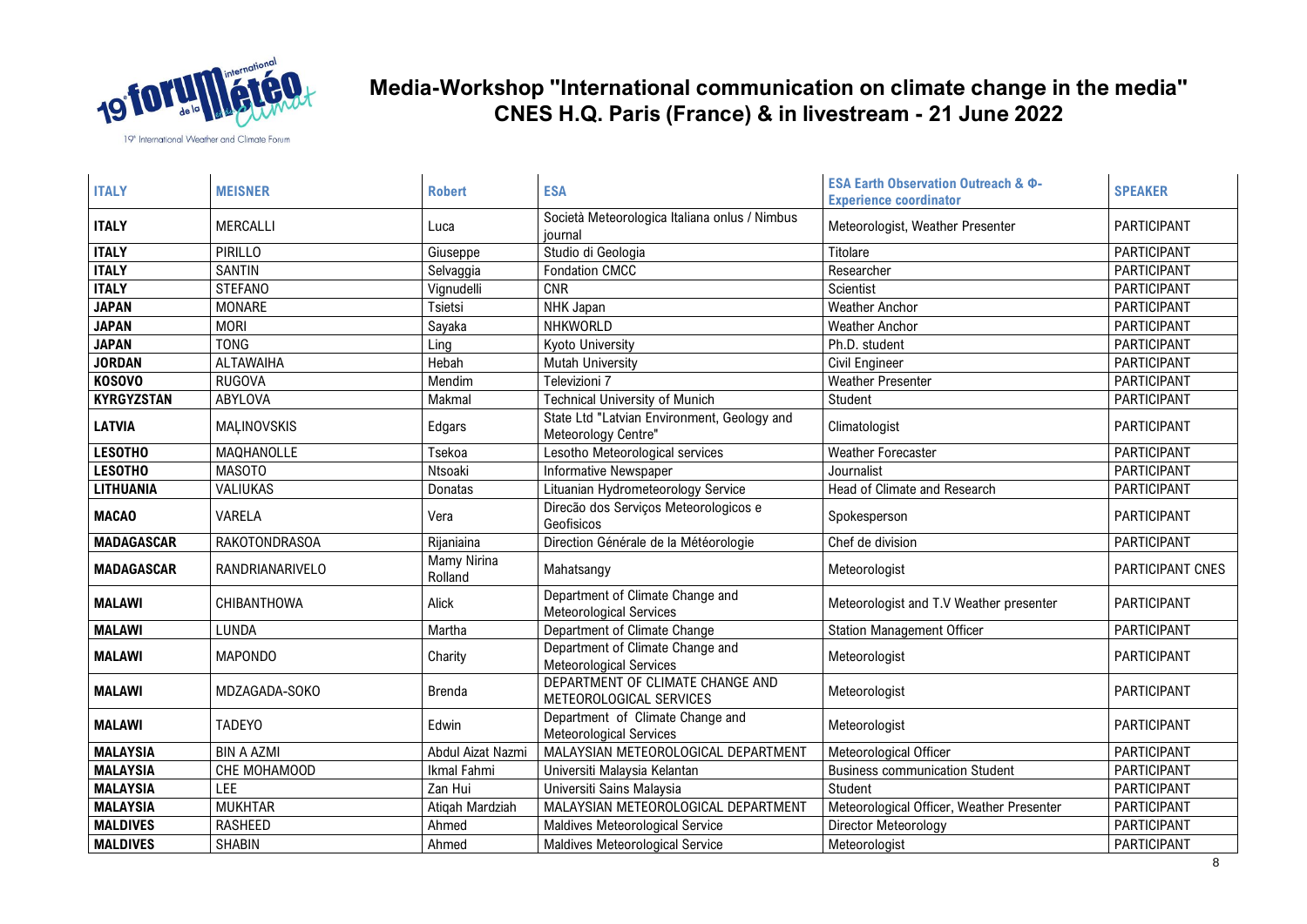

| <b>MALDIVES</b>             | THAHUMEENA          | Abdul Kareem                   | Maldives Meteorological service                                                   | <b>Assistant Meteorologist</b>                          | PARTICIPANT        |
|-----------------------------|---------------------|--------------------------------|-----------------------------------------------------------------------------------|---------------------------------------------------------|--------------------|
| <b>MALI</b>                 | <b>TRAORÉ</b>       | Aissata                        | Office de radio télévision du Mali                                                | Journaliste                                             | PARTICIPANT        |
| <b>MALTA</b>                | <b>GALDIES</b>      | Charles                        | University of Malta                                                               | Professor                                               | PARTICIPANT        |
| <b>MEXICO</b>               | ALEJANDRA           | Aquino                         | COBAEV                                                                            | Teacher                                                 | PARTICIPANT        |
| <b>MEXICO</b>               | <b>CARDOS</b>       | Sareti                         | CONAGUA                                                                           | Meteorologist                                           | PARTICIPANT        |
| <b>MEXICO</b>               | <b>CLAUDIA</b>      | Larrea                         | Independiente                                                                     | Independiente                                           | <b>PARTICIPANT</b> |
| <b>MEXICO</b>               | DÍAZ GALDÁMEZ       | Ignacio                        | Universidad Autónoma de Chiapas                                                   | Profesor Investigador                                   | PARTICIPANT        |
| <b>MEXICO</b>               | ENTENZA             | Alfredo Jonas<br>Tapia Entenza | Colegio Militarizado Gral. Mariano Escobedo                                       | Subdirector                                             | PARTICIPANT        |
| <b>MEXICO</b>               | GALLO-CORONA        | Sandra                         | Secretariat of Environment and Territorial<br>Development, Government of Jalisco. | Director of Education and Culture for<br>Sustainability | <b>PARTICIPANT</b> |
| <b>MEXICO</b>               | <b>JUANA IDALIA</b> | Ledesma<br>Ledesma             | SENEAM                                                                            | Meteorologo Aeronáutico Previsor clase III              | <b>PARTICIPANT</b> |
| <b>MEXICO</b>               | <b>RAVELO</b>       | Alicia                         | <b>UABC</b>                                                                       | Profesor                                                | PARTICIPANT        |
| <b>MEXICO</b>               | <b>ZEPEDA</b>       | Cristian                       | H. Ayuntamiento de Chilpancingo de los Bravo                                      | Subdirector de Recursos Naturales y Ecología            | <b>PARTICIPANT</b> |
| <b>MOROCCO</b>              | <b>EL HAZAM</b>     | Ahmed                          | MOROCCAN BEST PRODUCT TRADING SARL                                                | Manager                                                 | PARTICIPANT        |
| <b>MOROCCO</b>              | <b>HAMMOUDY</b>     | Wahib                          | The General Directorate of Meteorology                                            | Climate Change and Meteorological Engineer              | <b>PARTICIPANT</b> |
| <b>MOROCCO</b>              | <b>HANNI</b>        | Hassan                         | <b>IAV HASSAN II</b>                                                              | Student                                                 | <b>PARTICIPANT</b> |
| <b>MOROCCO</b>              | <b>HASSANI</b>      | Ahmed                          | 2Mtv                                                                              | Présentateur météo                                      | <b>PARTICIPANT</b> |
| <b>NAMIBIA</b>              | ANDERSON            | Albertina                      | Namibia Meteorological Services                                                   | Meteorologist                                           | PARTICIPANT        |
| <b>NAMIBIA</b>              | <b>KARUNGA</b>      | Olga                           | Namibia Meteorological Service                                                    | Chief Meteorological Technician                         | PARTICIPANT        |
| <b>NAMIBIA</b>              | SOMSES              | Sieglinde                      | Meteorological Service - Namibia                                                  | Meteorologist                                           | PARTICIPANT        |
| <b>NETHERLANDS</b><br>(THE) | AMINOU              | Donny M A                      | ESA                                                                               | MTG Payload Product Manager                             | PARTICIPANT        |
| <b>NETHERLANDS</b><br>(THE) | <b>HOEBERT</b>      | Willemijn                      | N.O.S.                                                                            | Forecaster / weatheranchor                              | PARTICIPANT        |
| <b>NETHERLANDS</b><br>(THE) | MIDDENDORP          | Maurice                        | Buienradar/RTL                                                                    | Meteorologist/Weatherpresenter                          | <b>PARTICIPANT</b> |
| <b>NETHERLANDS</b><br>(THE) | <b>VAN LEUR</b>     | Helga                          | helga van leur                                                                    | communicator climate, sustainability and<br>behavior    | PARTICIPANT        |
| <b>NETHERLANDS</b><br>(THE) | WELMAN              | Heino                          | Gemeente Nijmegen                                                                 | consultant water and sewerage systems                   | PARTICIPANT        |
| <b>NETHERLANDS</b><br>(THE) | <b>ZOUROS</b>       | <b>Ioannis</b>                 | <b>TU Delft</b>                                                                   | <b>Graduate Student</b>                                 | PARTICIPANT        |
| <b>NIGER</b>                | <b>BAYALA</b>       | Serge                          | <b>ACMAD</b>                                                                      | Climate Innformation & Communication Expert             | <b>PARTICIPANT</b> |
| <b>NIGER</b>                | <b>DIGNON</b>       | Nafissa Bertin                 | Direction de la Météorologie Nationale                                            | Prévisionniste                                          | <b>PARTICIPANT</b> |
| <b>NIGERIA</b>              | ADAMU SHUDDI        | Usman                          | SHUDDI MEMORIAL FOUNDATION                                                        | Human Resource                                          | <b>PARTICIPANT</b> |
| <b>NIGERIA</b>              | AJALA               | Samuel                         | Dataphyte                                                                         | Data Journalist                                         | <b>PARTICIPANT</b> |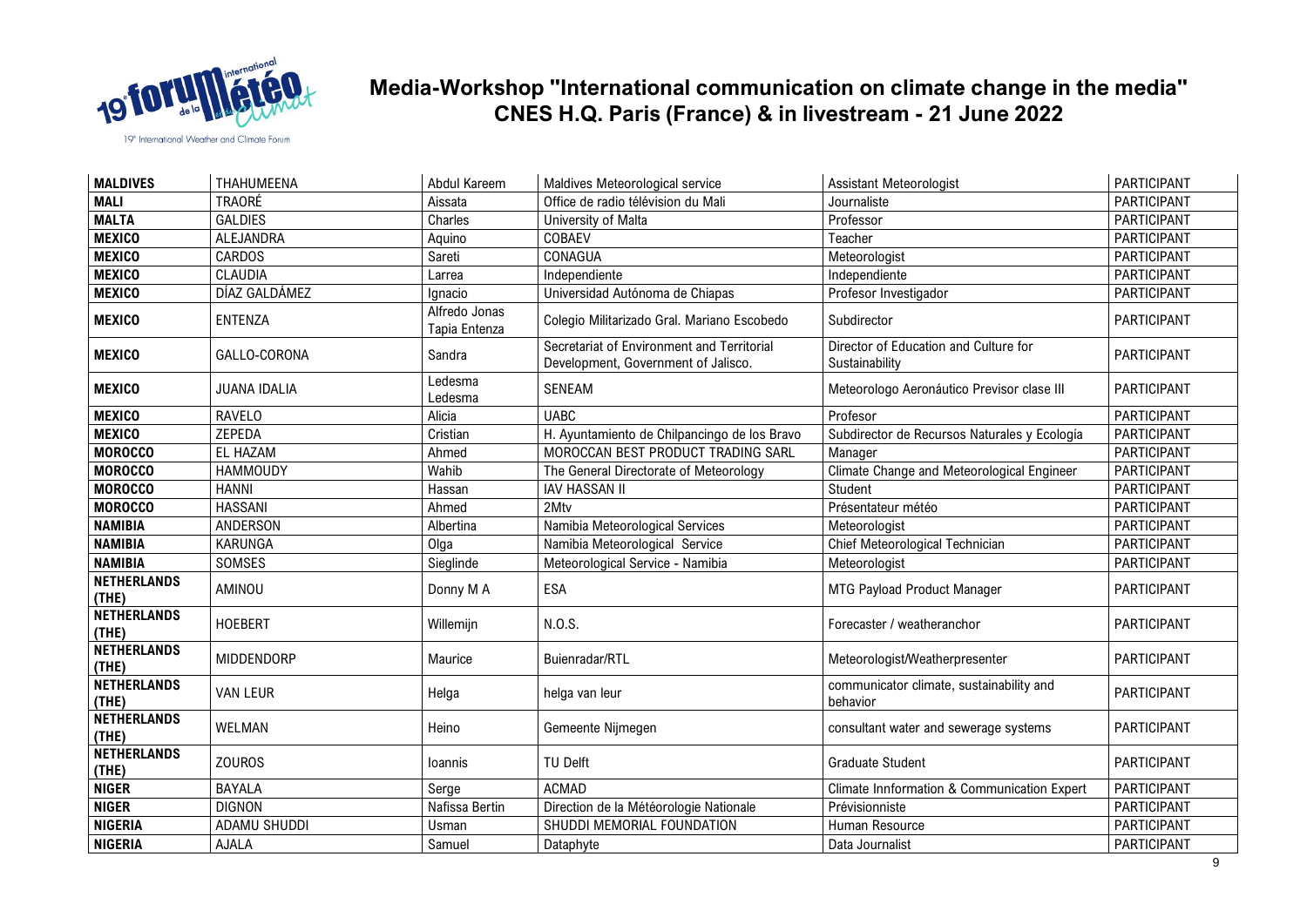

| <b>NIGERIA</b>     | <b>BALOGUN</b>        | Almustagim      | <b>Creative Development</b>                                                                        | Campaign Intern                                | PARTICIPANT        |
|--------------------|-----------------------|-----------------|----------------------------------------------------------------------------------------------------|------------------------------------------------|--------------------|
| <b>NIGERIA</b>     | <b>EKOT</b>           | Bibian          | Nigerian Meteorological Agency (NIMET)                                                             | Senior Meteorologist                           | PARTICIPANT        |
| <b>NIGERIA</b>     | ETTA-ODU              | Sarah           | Nigerian Meteorological Agency                                                                     | Public relations officer                       | <b>PARTICIPANT</b> |
| <b>NIGERIA</b>     | <b>IFEKA</b>          | Adolphus        | Nigerian Meteorological Agency                                                                     | Senior Meteorologist                           | PARTICIPANT        |
| <b>NIGERIA</b>     | OGUNLEYE-MACHOKO      | Joyce           | Nigerian Meteorological Agency (NiMet)                                                             | Principal meteorologist                        | PARTICIPANT        |
| <b>NIGERIA</b>     | <b>OKAFOR</b>         | Chiamaka        | <b>Premium Times</b>                                                                               | Senior Reporter                                | PARTICIPANT        |
| <b>NIGERIA</b>     | <b>OMADA</b>          | Friday Ojonugwa | Ahmadu Bello University                                                                            | <b>Student</b>                                 | PARTICIPANT        |
| <b>NIGERIA</b>     | <b>SULEIMAN GURIN</b> | Suleiman        | Nigeian meteorological agency                                                                      | Chief meteorologist Public weather forecasting | PARTICIPANT        |
| <b>NIGERIA</b>     | <b>UGBAH</b>          | Paul            | Nigerian Meteorological Agency (NiMet)                                                             | Chief Meteorologist, Weather Presenter         | PARTICIPANT        |
| <b>NORWAY</b>      | <b>MENGEOT</b>        | Caroline        | Niva                                                                                               | Head engineer                                  | PARTICIPANT        |
| <b>PAKISTAN</b>    | <b>HINGORJO</b>       | Ali Akbar       | Pakistan Broadcasting Corporation                                                                  | Program Manager / Environment Journalist       | PARTICIPANT        |
| <b>PAKISTAN</b>    | <b>HUSSAIN</b>        | Fiaz            | Arid Agriculture University Rawalpindi                                                             | Assistant Professor                            | PARTICIPANT        |
| <b>PAKISTAN</b>    | <b>MASIH</b>          | Wagar           | Pakistan meteorological department                                                                 | <b>Meteorological Assistant</b>                | PARTICIPANT        |
| <b>PAKISTAN</b>    | MUHAMMAD              | Aamir Saeed     | Pakistan Broadcasting corporation                                                                  | Senior Producer                                | PARTICIPANT        |
| <b>PANAMA</b>      | QUINN                 | Annette         | Social Media                                                                                       | Presentadora y Meteorologa                     | <b>PARTICIPANT</b> |
| <b>PARAGUAY</b>    | <b>ANTONIA</b>        | Arroyo          | Radio nacional del Paraguay                                                                        | Jefa de prensa                                 | PARTICIPANT        |
| <b>PERU</b>        | LAZ <sub>0</sub>      | Fiestas         | Unalm                                                                                              | <b>Student</b>                                 | PARTICIPANT        |
| <b>PERU</b>        | <b>PERALES</b>        | Geomar          | <b>Piteau Associates</b>                                                                           | Water Resources Engineer                       | PARTICIPANT        |
| <b>PHILIPPINES</b> | <b>BRILLANTES</b>     | Luzalbe         | University of the Philippines                                                                      | <b>Graduate Student</b>                        | PARTICIPANT        |
| <b>PHILIPPINES</b> | <b>CASIPIT</b>        | Michelle        | The Environmentalists' Club                                                                        | President                                      | PARTICIPANT        |
| <b>PHILIPPINES</b> | <b>HABLA</b>          | Alvin Paul      | <b>Bicol University</b>                                                                            | Student                                        | PARTICIPANT        |
| <b>PHILIPPINES</b> | <b>VELASCO</b>        | Mary Ruth       | <b>Higher Education Institution</b>                                                                | Asst. Professor                                | PARTICIPANT        |
| <b>POLAND</b>      | <b>BEŁDOWICZ</b>      | Aleksandra      | Rzeczpospolita                                                                                     | Journalist                                     | PARTICIPANT        |
| <b>POLAND</b>      | <b>JAZWIECKI</b>      | Maciej          | <b>IMGW</b>                                                                                        | Marcom Expert                                  | PARTICIPANT        |
| <b>POLAND</b>      | <b>MADEJAK</b>        | Agnieszka       | Institute of Meteorology and Water Management                                                      | Social Media & Communication Specialist        | PARTICIPANT        |
| <b>POLAND</b>      | <b>PAJEK</b>          | Monika Antonina | IMGW-PIB, Institute of Meteorology and Water<br>Management - National Research Institute<br>(NHMS) | Satellite Remote Sensing Department            | <b>PARTICIPANT</b> |
| <b>POLAND</b>      | <b>STEPNOWSKI</b>     | Rafal           | Institute of Meteorology and Water Management                                                      | Content expert                                 | PARTICIPANT        |
| <b>PUERTO RICO</b> | MARTORELL             | Deborah         | Teleonce                                                                                           | Chief Meteorologist                            | PARTICIPANT        |
| <b>PUERTO RICO</b> | <b>MONZON</b>         | Ada             | <b>WAPA TV</b>                                                                                     | Chief Meteorologist                            | PARTICIPANT        |
| QATAR              | AL MANNAI             | Abdulla         | QCAA/QMD                                                                                           | Director                                       | PARTICIPANT        |
| QATAR              | <b>ALSUWAIDI</b>      | Abdulrahman     | Abdulrahman                                                                                        | Weather Forecaster                             | PARTICIPANT        |
| <b>ROMANIA</b>     | <b>BURADA</b>         | Cristina        | National Meteorological Administration                                                             | Manager/forecaster                             | PARTICIPANT        |
| <b>ROMANIA</b>     | <b>SIDER</b>          | Genoveva        | <b>TEAMWORK</b>                                                                                    | Communication                                  | PARTICIPANT CNES   |
| <b>RWANDA</b>      | <b>MUCYO</b>          | Felix           | Rwanda Meteorology Agency                                                                          | Data manage r& TV Weather presenter            | PARTICIPANT        |
| <b>RWANDA</b>      | MUKAZARUKUNDO         | Clarisse        | Rwanda Meteorology Agency                                                                          | <b>Observation Officer, Weather Presenter</b>  | PARTICIPANT        |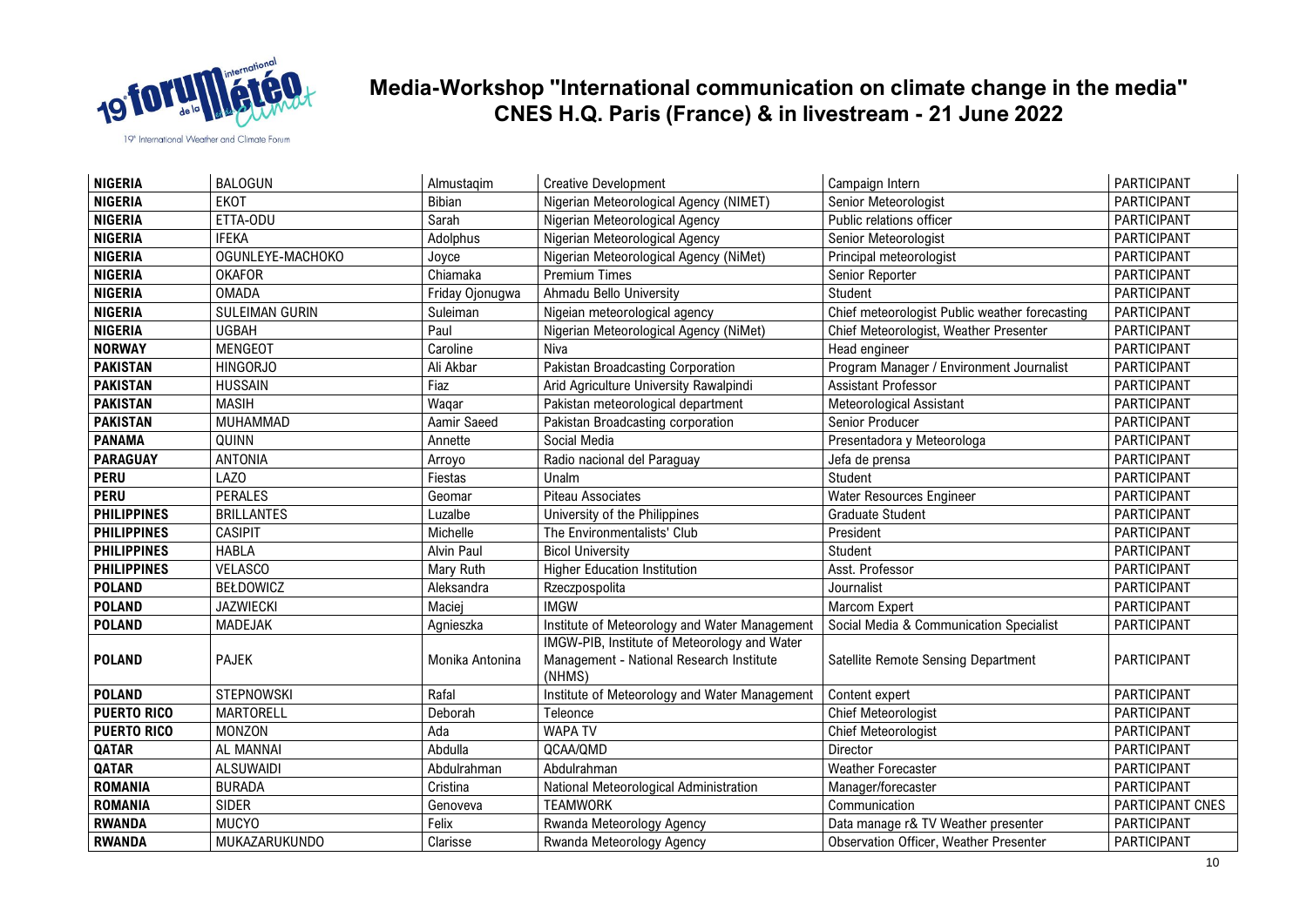

| <b>RWANDA</b>       | MUSANGANIRE           | Alphonsine               | Meteo Rwanda                                                   | Senior Meteorological Application                        | PARTICIPANT        |
|---------------------|-----------------------|--------------------------|----------------------------------------------------------------|----------------------------------------------------------|--------------------|
| <b>RWANDA</b>       | <b>UMUHOZA</b>        | Janet                    | Rwanda Meteorology Agency                                      | Forecasting officer, TV Weather Presenter                | PARTICIPANT        |
| <b>SAMOA</b>        | <b>MAIAI</b>          | Azarel                   | Secretariat of Pacific Regional Environment<br>Programme       | <b>COSPPac Capacity Development Officer</b>              | PARTICIPANT        |
| <b>SAUDI ARABIA</b> | <b>ALMALKI</b>        | Naif                     | Saudi youth for sustainability                                 | Social media specialist                                  | PARTICIPANT        |
| <b>SENEGAL</b>      | <b>DIA</b>            | Aichetou                 | Université Gaston Berger Saint Louis                           | Docteure en Physique de l'atmosphère                     | PARTICIPANT        |
| <b>SENEGAL</b>      | <b>DIALLO</b>         | Alpha Mamadou<br>Malaado | ANACIM                                                         | Ingenieur Prévisionniste Météo                           | PARTICIPANT        |
| <b>SENEGAL</b>      | DIONGUE-NIANG         | Aïda                     | Gggi                                                           | <b>Deputy Country Representative</b>                     | PARTICIPANT        |
| <b>SENEGAL</b>      | <b>DIOUF</b>          | Mariama                  | ANACIM                                                         | Cadre technique                                          | PARTICIPANT        |
| <b>SENEGAL</b>      | FAYE                  | Mamadou Lamine           | urgence écologique                                             | Secretary General                                        | PARTICIPANT        |
| <b>SENEGAL</b>      | <b>KONTE</b>          | Oumar                    | ANACIM                                                         | Head of Départment of Research and<br>Development        | PARTICIPANT        |
| <b>SENEGAL</b>      | <b>NDIAYE</b>         | <b>Diabel</b>            | Agence Nationale de l'Aviation Civile et de la<br>Météorologie | Chef de service climatologie services climatiques        | PARTICIPANT        |
| <b>SERBIA</b>       | <b>BOGOJEVIC</b>      | Bojana                   | <b>EYS SDGS WORLD COUNCIL</b>                                  | Board Member, Leading Delegate SDG13                     | PARTICIPANT        |
| <b>SEYCHELLES</b>   | <b>BIJOUX</b>         | Chantale Ruth            | Seychelles Meteorological Authority                            | International Relations Officer, TV Weather<br>Presenter | PARTICIPANT        |
| <b>SINGAPORE</b>    | AN                    | Byoung                   | Centre for Climate Research Singapore                          | Senior Research Scientist                                | PARTICIPANT        |
| <b>SINGAPORE</b>    | <b>CHIN</b>           | Tammy                    | <b>National Environment Agency</b>                             | Science Communicator                                     | PARTICIPANT        |
| <b>SINGAPORE</b>    | <b>CHNG</b>           | Michelle                 | Climate Science Research Programme Office                      | Head                                                     | PARTICIPANT        |
| <b>SLOVENIA</b>     | CEGNAR                | Tanja                    | ARSO/TVS                                                       | Meteorologist                                            | PARTICIPANT        |
| <b>SOUTH AFRICA</b> | CHABATA               | Joel Guy                 | South Africa Broadcast Corporation                             | Meteorologist/Weather Presenter                          | PARTICIPANT        |
| <b>SOUTH AFRICA</b> | DE BEER               | Anika                    | Restore Africa Funds                                           | Meteorologist & ESG Analyst                              | PARTICIPANT        |
| <b>SOUTH AFRICA</b> | <b>ELANI</b>          | Heyneke                  | South African Weather Service                                  | Senior forecaster                                        | PARTICIPANT        |
| <b>SOUTH AFRICA</b> | <b>MALIAGE</b>        | Mbavhi                   | South African weather Service                                  | Senior Forecaster                                        | PARTICIPANT        |
| <b>SOUTH AFRICA</b> | TUWANI                | Azwitakadzi              | SABC                                                           | <b>Team Leader</b>                                       | PARTICIPANT        |
| <b>SPAIN</b>        | ÁLVAREZ               | Manuel                   | <b>SMC</b>                                                     | Weather forecaster                                       | PARTICIPANT        |
| <b>SPAIN</b>        | <b>BEATRIZ</b>        | Hervella                 | <b>AEMET</b>                                                   | Spokesperson                                             | PARTICIPANT        |
| <b>SPAIN</b>        | <b>CÁNOVAS</b>        | Jose Luis                | <b>Barcelona Supercomputing Center</b>                         | <b>Communications Manager</b>                            | PARTICIPANT        |
| <b>SPAIN</b>        | CHADHA                | Megha                    | ECF                                                            | <b>Strategic Communications Consultant</b>               | PARTICIPANT        |
| <b>SPAIN</b>        | CHOUTA                | Konstantina              | <b>Barcelona Supercomputing Center</b>                         | Science communication specialist                         | PARTICIPANT        |
| <b>SPAIN</b>        | <b>ESBRI CORBELLA</b> | Laura                    | Universitat de Barcelona - FBG                                 | PhD candidate                                            | PARTICIPANT        |
| <b>SPAIN</b>        | <b>FIGUERAS</b>       | Estel                    | Meteocat                                                       | Forecaster                                               | PARTICIPANT        |
| <b>SPAIN</b>        | <b>LLASAT</b>         | Maria Carmen             | Universidad de Barcelona                                       | Full Professor                                           | <b>PARTICIPANT</b> |
| <b>SPAIN</b>        | <b>LLASAT BOTIJA</b>  | Montserrat               | University of Barcelona                                        | Research                                                 | PARTICIPANT        |
| <b>SPAIN</b>        | NICODEMOU             | Andria                   | <b>BSC</b>                                                     | Science communication specialist                         | PARTICIPANT        |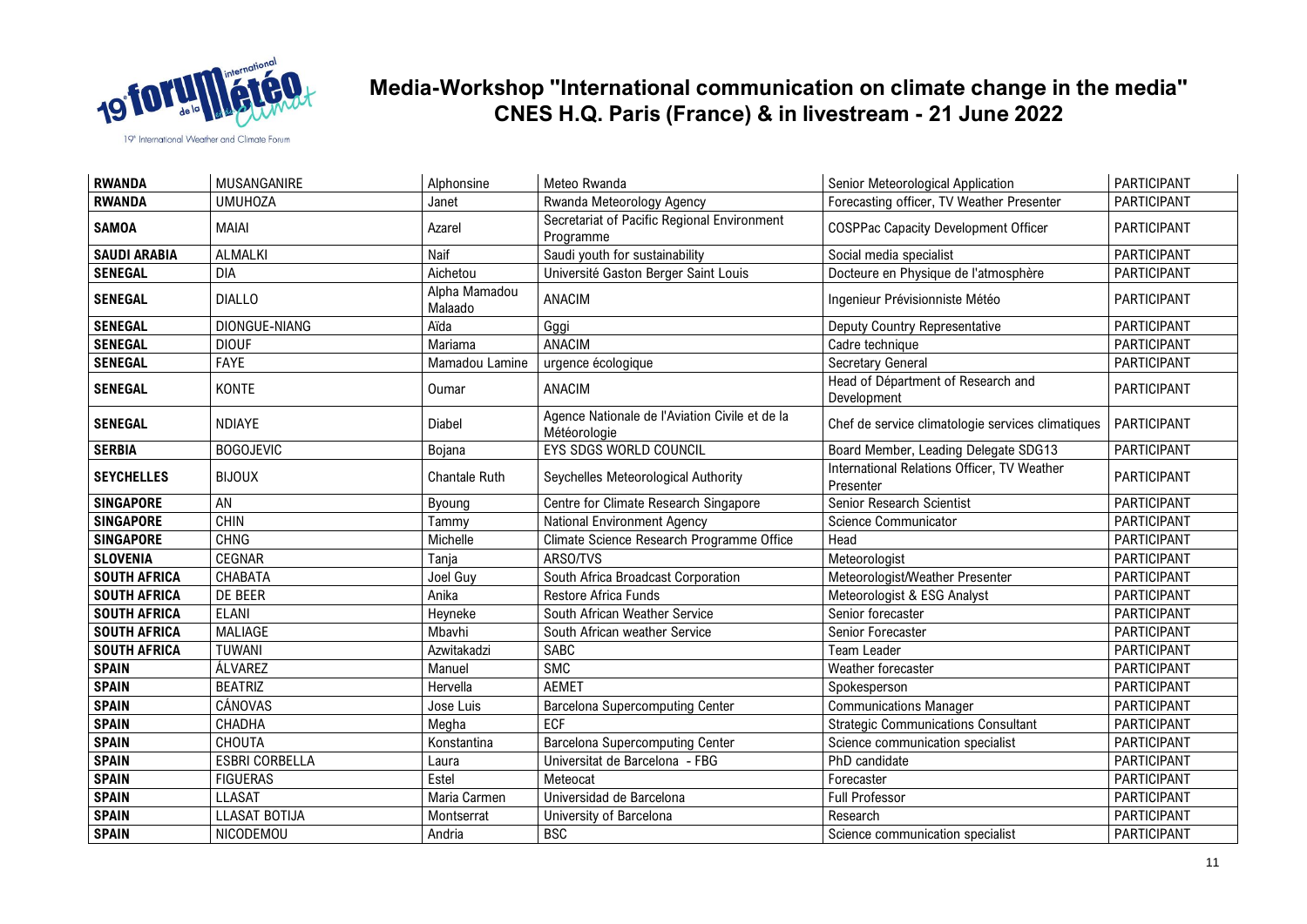

| <b>SPAIN</b>                                  | <b>PRIETO</b>              | Fernando        | OBSERVATORIO SOSTENIBILIDAD                                                  | Coordinator                            | PARTICIPANT      |
|-----------------------------------------------|----------------------------|-----------------|------------------------------------------------------------------------------|----------------------------------------|------------------|
| <b>SPAIN</b>                                  | <b>RIESTRA</b>             | Cristina        | CEOE                                                                         | <b>Head of Climate Unit</b>            | PARTICIPANT      |
| <b>SPAIN</b>                                  | SÁENZ DE LA TORRE LASIERRA | Juan José       | Predictia Intelligent Data Solutions SL                                      | Head of Communications & Marketing     | PARTICIPANT      |
| <b>SPAIN</b>                                  | <b>TERRADO</b>             | Marta           | <b>BSC</b>                                                                   | Science Communicator                   | PARTICIPANT      |
| <b>SPAIN</b>                                  | <b>URQUIZA</b>             | Diana           | Barcelona Supercoputing center                                               | Product designer                       | PARTICIPANT      |
| <b>SRI LANKA</b>                              | <b>BRABAHARAN</b>          | Varshani        | University of Ruhuna                                                         | Teaching assistant                     | PARTICIPANT      |
| <b>SRI LANKA</b>                              | DASANAYAKE                 | Amada           | University of Ruhuna                                                         | Undergraduate                          | PARTICIPANT      |
| <b>SRI LANKA</b>                              | SELVAKUMAR                 | Urmila          | University of Ruhuna                                                         | Undergraduate                          | PARTICIPANT      |
| <b>SRI LANKA</b>                              | <b>THAMBIPILLAI</b>        | Tishan          | University of Ruhuna                                                         | Undergraduate                          | PARTICIPANT      |
| <b>SRI LANKA</b>                              | THAVARASA                  | Vinith Steeban  | University of Ruhuna                                                         | <b>Temporary Demonstrator</b>          | PARTICIPANT      |
| <b>SUDAN</b>                                  | ALI                        | Mohammed        | Sudan Meteorological Authority                                               | Senior Forecaster                      | PARTICIPANT      |
| <b>SUDAN</b>                                  | <b>GABER</b>               | Ammar           | <b>FAO</b>                                                                   | <b>National Consultant</b>             | PARTICIPANT      |
| <b>SWAZILAND</b>                              | SIHLONGONYANE              | Phephisa        | Eswatini Meteorological Service                                              | Senior Forecaster                      | PARTICIPANT      |
| <b>SWEDEN</b>                                 | <b>FAURE</b>               | Nicolas         | University of Gothenburg                                                     | PhD Student                            | PARTICIPANT      |
| <b>SWITZERLAND</b>                            | BHARADWAJ                  | Samhita         | World Meteorological Organization                                            | Intern at Communications Office        | PARTICIPANT      |
| <b>SWITZERLAND</b>                            | CRUZ                       | Jesse           | <b>WMO</b>                                                                   | <b>Communication Officer</b>           | PARTICIPANT      |
| <b>SWITZERLAND</b>                            | <b>FRISCHKNECHT</b>        | Lukas           | <b>SRF</b>                                                                   | Datajournalist                         | PARTICIPANT      |
| <b>SWITZERLAND</b>                            | <b>HARPER</b>              | Nicole          | <b>ITU</b>                                                                   | Editor                                 | PARTICIPANT      |
| <b>SWITZERLAND</b>                            | П                          | Mingmei         | World Meteorological Organization                                            | expert                                 | PARTICIPANT      |
| <b>SWITZERLAND</b>                            | <b>NULLIS</b>              | Clare           | <b>WMO</b>                                                                   | Media Officer                          | PARTICIPANT      |
| <b>SWITZERLAND</b>                            | <b>PERRIN</b>              | <b>Brigitte</b> | <b>OMM</b>                                                                   | <b>Head of Communication</b>           | PARTICIPANT      |
| <b>SWITZERLAND</b>                            | <b>SCHIBLI</b>             | Dominique       | Forum Météo et Climat                                                        | Journalist                             | PARTICIPANT CNES |
| <b>SWITZERLAND</b>                            | <b>SIEGRIST</b>            | Christoph       | <b>SRF Meteo</b>                                                             | Senior Forecaster and Presenter        | PARTICIPANT      |
| <b>SWITZERLAND</b>                            | <b>SOMMERIA</b>            | Gilles          | CNRS-OMM                                                                     | Retraité                               | PARTICIPANT      |
| <b>SYRIAN ARAB</b><br><b>REPUBLIC</b>         | <b>JAWICH</b>              | Chadi           | Syrian General Directorate of Meteorology                                    | Head of the meteorological center      | PARTICIPANT      |
| <b>TAIWAN</b>                                 | PENG                       | Chiming         | WeatherRisk Explore Inc./DAAI TV                                             | <b>CEO/Weather Presenter</b>           | PARTICIPANT      |
| <b>TANZANIA, UNITED</b><br><b>REPUBLIC OF</b> | <b>ELIZEUS</b>             | Elieza          | Tanzania Meteorological Authority                                            | Meteorologist                          | PARTICIPANT      |
| TANZANIA, UNITED<br><b>REPUBLIC OF</b>        | MANDU                      | Lila            | University of Dar es salaam, Tanzania                                        | Assistante Lecturer and PhD candidate  | PARTICIPANT      |
| <b>TANZANIA, UNITED</b><br><b>REPUBLIC OF</b> | YANGAZA                    | Iman            | UNIVERSITY OF DAR ES SALAAM                                                  | <b>PhD Student</b>                     | PARTICIPANT      |
| <b>THAILAND</b>                               | <b>DORJI</b>               | Tshencho        | Regional Integrated Multi-Hazard Early Warning<br>System for Africa and Asia | <b>Climate Applications Specialist</b> | PARTICIPANT      |
| T <sub>0</sub> G <sub>0</sub>                 | AKOUETE                    | Ata Franck      | Coalition des Jeunes pour le Développement<br>Durable                        | Président                              | PARTICIPANT      |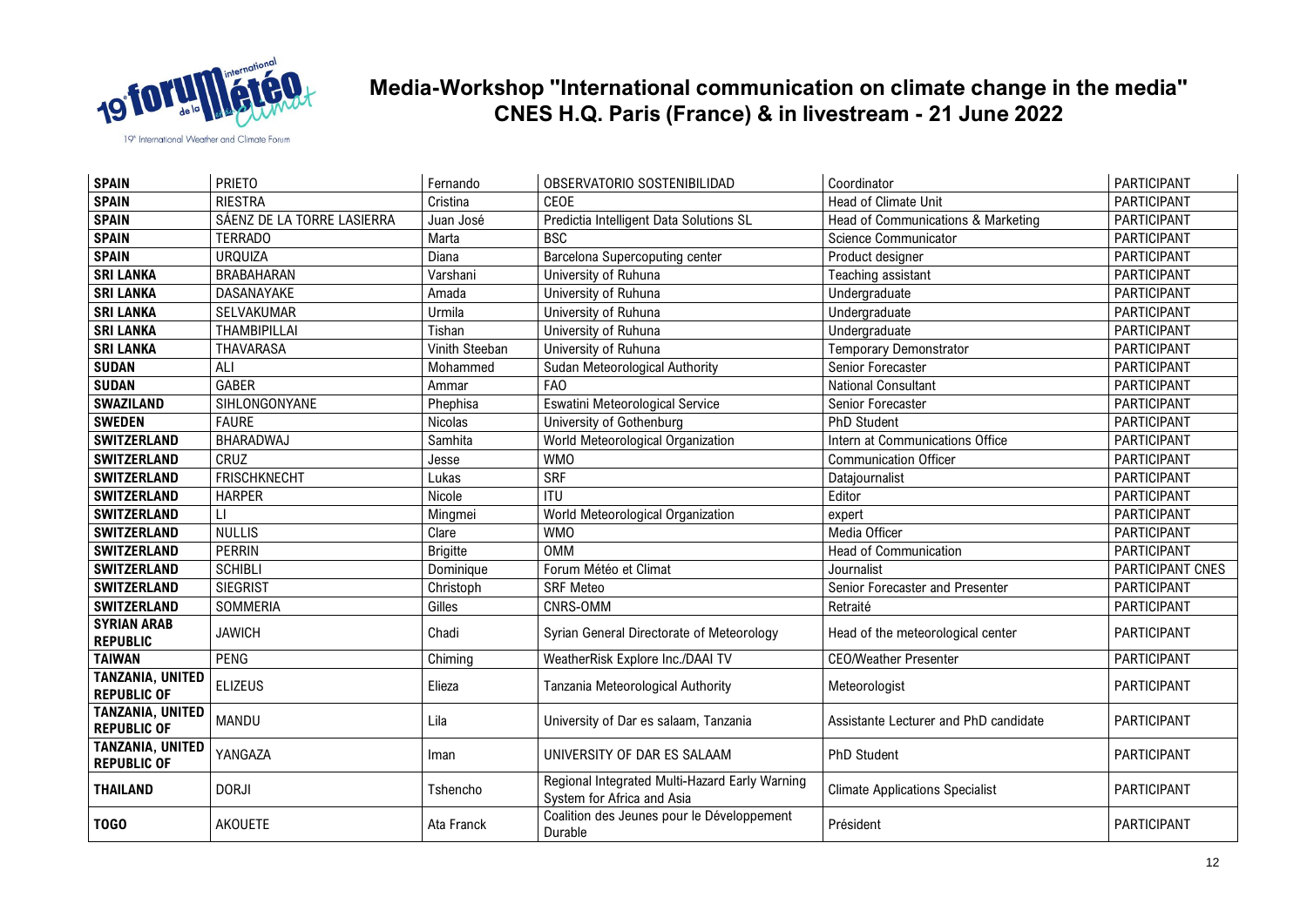

| <b>T0G0</b>                           | SAMBIANI            | Kanlanfei       | WASCAL                                     | Student                                                                  | <b>PARTICIPANT</b> |
|---------------------------------------|---------------------|-----------------|--------------------------------------------|--------------------------------------------------------------------------|--------------------|
| <b>TRINIDAD AND</b><br><b>TOBAGO</b>  | HALL-GRAHAM         | Camille         | Trinidad and Tobago Meteorological Service | <b>Communications Officer</b>                                            | PARTICIPANT        |
| <b>TRINIDAD AND</b><br><b>TOBAGO</b>  | WALLACE             | Ean             | <b>TTT Limited</b>                         | <b>Weather Anchor</b>                                                    | PARTICIPANT        |
| <b>TRINIDAD AND</b><br><b>TOBAGO</b>  | WALLACE             | Ean             | <b>TTT</b>                                 | <b>Weather Anchor</b>                                                    | PARTICIPANT        |
| <b>TUNISIA</b>                        | <b>BEN NSIR</b>     | Siwar           | Higher School of Engineers of Medjez ElBab | PhD student                                                              | PARTICIPANT        |
| <b>TUNISIA</b>                        | CHAABANE            | Amira           | Casques verts korba                        | Membre                                                                   | PARTICIPANT        |
| <b>TUNISIA</b>                        | <b>GHANNOUCHI</b>   | Mehrez          | Institut National de la Météorologie       | Chef de service des prévisions Média                                     | PARTICIPANT        |
| <b>TUNISIA</b>                        | <b>ISSAM</b>        | Jawadi          | Dynamique Autour de l'eau                  | Coordinateur programme changement climatique                             | <b>PARTICIPANT</b> |
| <b>TURKEY</b>                         | <b>ISCAN</b>        | Can             | Turkish State Meteorological Service       | Producer                                                                 | <b>PARTICIPANT</b> |
| <b>TURKEY</b>                         | <b>KARA</b>         | Tolga           | İTÜ                                        | researcher                                                               | <b>PARTICIPANT</b> |
| <b>TURKEY</b>                         | KARAYUSUFOĞLU UYSAL | Sezel           | Turkish State Meteorological Service       | Head of International Organizations Division                             | <b>PARTICIPANT</b> |
| <b>TURKEY</b>                         | ÖZTÜRK              | Engin           | Turkish State Meteorological Service       | Engineer                                                                 | <b>PARTICIPANT</b> |
| <b>UGANDA</b>                         | <b>ALUPOT</b>       | Donnata         | Uganda National Meteorological Authority   | Meteorologist                                                            | PARTICIPANT        |
| <b>UGANDA</b>                         | <b>BULYA</b>        | Victoria        | <b>UNMA</b>                                | Graphic Operator/ weather observer                                       | PARTICIPANT        |
| <b>UGANDA</b>                         | KALEMA              | Benon           | Uganda National Meteorological Authority   | Weather analyst, presenter                                               | PARTICIPANT        |
| <b>UGANDA</b>                         | <b>KENYENA</b>      | Mollen          | <b>Uganda Broadcasting Corporation</b>     | Weather Forecaster/TV presenter                                          | <b>PARTICIPANT</b> |
| <b>UGANDA</b>                         | NAKIMBUGWE          | Annet Kateregga | Uganda National Meteorological Authority   | Meteorologist                                                            | PARTICIPANT        |
| <b>UGANDA</b>                         | <b>NANGIRA</b>      | Betty           | <b>UNMA</b>                                | Weather forecaster                                                       | <b>PARTICIPANT</b> |
| <b>UGANDA</b>                         | <b>NANTEZA</b>      | Juliet          | Uganda National Meteorological Authority   | Weather presenter and weather observer                                   | PARTICIPANT        |
| <b>UGANDA</b>                         | <b>SEMPA KIMUME</b> | Alex            | Uganda National Meteorological Authority   | Weather presenter/Senior Zonal officer<br>(meteorologist)                | PARTICIPANT        |
| <b>UKRAINE</b>                        | PTUKHA              | Nataliia        | Ukrainian Hydrometeorological Center       | Head of Sector for Media Relations                                       | PARTICIPANT        |
| <b>UNITED ARAB</b><br><b>EMIRATES</b> | <b>MENON</b>        | Anoop           | Zawya by Refinitiv                         | Editor                                                                   | PARTICIPANT        |
| <b>UNITED KINGDOM</b>                 | ADAM                | Gristwood       | Freelance Science Writer                   | Freelancer                                                               | PARTICIPANT        |
| <b>UNITED KINGDOM</b>                 | <b>BUONTEMPO</b>    | <b>Carlo</b>    | <b>ECMWF</b>                               | <b>Director of the Copernicus Climate Change</b><br><b>Service (C3S)</b> | <b>SPEAKER</b>     |
| <b>UNITED KINGDOM</b>                 | CONVENEVOLE         | Carlo           | <b>Cranfield University</b>                | PhD candidate                                                            | PARTICIPANT        |
| <b>UNITED KINGDOM</b>                 | <b>DOMÈNECH</b>     | Annia           | WCRP CMIP International Project Office     | Science & Communications Officer                                         | <b>PARTICIPANT</b> |
| <b>UNITED KINGDOM</b>                 | <b>FISHER</b>       | Paul            | <b>ESA</b>                                 | <b>ESA Climate Office Communications Manager</b>                         | <b>SPEAKER</b>     |
| <b>UNITED KINGDOM</b>                 | <b>GERBALDI</b>     | Melissa         | Royal Meteorological Society               | <b>Communications Manager</b>                                            | <b>PARTICIPANT</b> |
| <b>UNITED KINGDOM</b>                 | <b>GUGLIELMO</b>    | Francesca       | ECMWF/C3S                                  | Scientific officer/ Support officer                                      | PARTICIPANT        |
| <b>UNITED KINGDOM</b>                 | <b>HAMID</b>        | Pouran          | University of Wolverhampton                | Academic                                                                 | PARTICIPANT        |
| <b>UNITED KINGDOM</b>                 | <b>HAWKINS</b>      | Ed              | <b>University of Reading</b>               | <b>Climate Scientist</b>                                                 | <b>SPEAKER</b>     |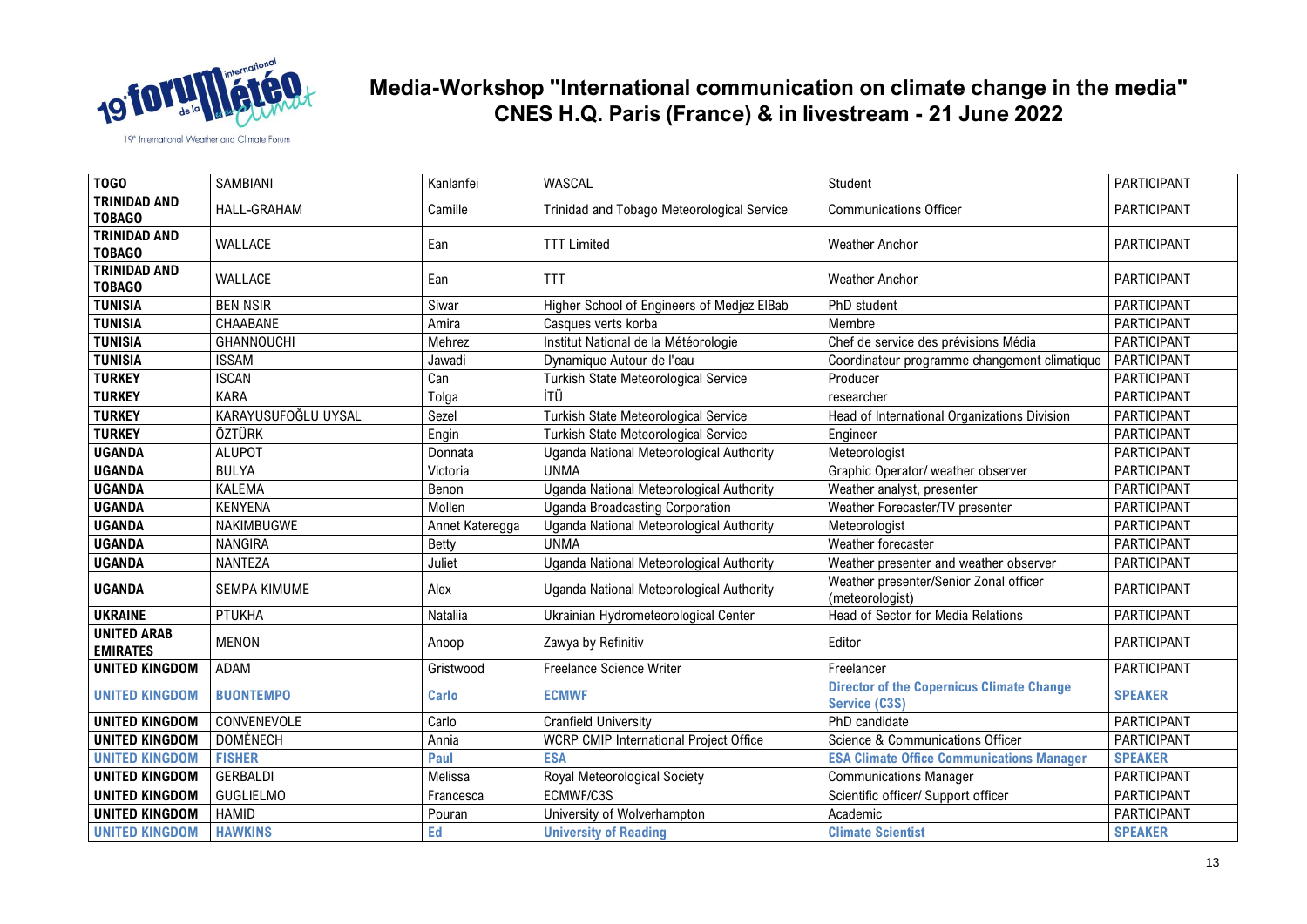

| <b>UNITED KINGDOM</b> | LOPEZ               | Nuria             | <b>ECWMF</b>                                        | Press and Communication Account Officer         | PARTICIPANT        |
|-----------------------|---------------------|-------------------|-----------------------------------------------------|-------------------------------------------------|--------------------|
| <b>UNITED KINGDOM</b> | <b>MALLINSON</b>    | Hannah            | Royal Meteorological Society                        | Science Engagement Manager                      | PARTICIPANT        |
| <b>UNITED KINGDOM</b> | <b>FONTES</b>       | Cristiane         | <b>Global Canopy</b>                                | Comms Lead                                      | PARTICIPANT        |
| <b>UNITED KINGDOM</b> | NANDA KUMAR         | Krupa             | Space4Climate                                       | Climate services development manager            | PARTICIPANT        |
| <b>UNITED KINGDOM</b> | <b>NICOLAS</b>      | <b>Julien</b>     | <b>ECMWF</b>                                        | <b>Reanalysis Scientist (C3S)</b>               | <b>SPEAKER</b>     |
| <b>UNITED KINGDOM</b> | PLUMB               | Gemma             | <b>DTN</b>                                          | Meteorologist                                   | PARTICIPANT        |
| <b>UNITED KINGDOM</b> | PROUD               | Simon             | National Centre for Earth Observation               | <b>Senior Scientist</b>                         | PARTICIPANT        |
| <b>UNITED KINGDOM</b> | <b>REYNOLDS</b>     | <b>Rou</b>        | <b>Enter Shikari</b>                                | <b>Producer / songwriter</b>                    | <b>SPEAKER</b>     |
| <b>UNITED KINGDOM</b> | SHRIBMAN            | Matthew           | AimHi Earth                                         | <b>Chief Scientist</b>                          | PARTICIPANT        |
| <b>UNITED KINGDOM</b> | <b>TAMMAM</b>       | Lucy              | <b>Atelier Tammam</b>                               | <b>Creative Director</b>                        | <b>SPEAKER</b>     |
| <b>UNITED STATES</b>  | <b>BALDAUF</b>      | Mary Pat          | City of Columbia, SC                                | Sustainability Facilitator                      | PARTICIPANT        |
| <b>UNITED STATES</b>  | <b>BREESE</b>       | Olga              | <b>KADN-TV</b>                                      | Freelance Meteorologist                         | PARTICIPANT        |
| <b>UNITED STATES</b>  | <b>FAVETTA</b>      | Michael           | New York 1                                          | TV Weather Presenter                            | PARTICIPANT        |
| <b>UNITED STATES</b>  | <b>FOLEY</b>        | <b>Jonathan</b>   | <b>DRAWDOWN</b>                                     | <b>Executive Director</b>                       | <b>SPEAKER</b>     |
| <b>UNITED STATES</b>  | <b>FRAUHAMMER</b>   | Kim               | <b>WSP</b>                                          | <b>Climate Change Consultant</b>                | <b>PARTICIPANT</b> |
| <b>UNITED STATES</b>  | <b>FREIMUTH</b>     | Erika             | <b>Climate Central</b>                              | Editor                                          | PARTICIPANT        |
| <b>UNITED STATES</b>  | <b>GREEN</b>        | Astrid            | Departamento de Recursos Naturales y<br>Ambientales | Educación y Relaciones con la Comunidad         | PARTICIPANT        |
| <b>UNITED STATES</b>  | <b>GROSS</b>        | Paul              | WDIV-TV                                             | Meteorologist                                   | PARTICIPANT        |
| <b>UNITED STATES</b>  | <b>HOFF</b>         | Mary              | Project Drawdown                                    | <b>Communications specialist</b>                | PARTICIPANT        |
| <b>UNITED STATES</b>  | <b>JEROMIN</b>      | Kerrin            | National Renewable Energy Laboratory                | <b>Communications Strategist, Meteorologist</b> | PARTICIPANT        |
| <b>UNITED STATES</b>  | LANZAS              | Scarlett          | Accountable Impact                                  | Founder & CEO                                   | PARTICIPANT        |
| <b>UNITED STATES</b>  | <b>MORALES</b>      | John              | ClimaData Corporation                               | Atmospheric & Environmental Scientist           | PARTICIPANT        |
| <b>UNITED STATES</b>  | <b>MUGG</b>         | Bill              | CCL                                                 | DC Area Met Team Coordinator CCL                | PARTICIPANT        |
| <b>UNITED STATES</b>  | <b>NELSON</b>       | Cheryl            | Prepare with Cher, LLC                              | Founder/Owner & Meteorologist                   | PARTICIPANT        |
| <b>UNITED STATES</b>  | RAMOS-GARCES        | Fernanda          | Univision                                           | Meteorologist                                   | PARTICIPANT        |
| <b>UNITED STATES</b>  | <b>RISKE</b>        | Marc              | Riske & Associates                                  | Principal                                       | PARTICIPANT        |
| <b>UNITED STATES</b>  | <b>SHALHOUP</b>     | Kristina          | AccuWeather                                         | Senior Television Broadcast Meteorologist       | PARTICIPANT        |
| <b>UNITED STATES</b>  | <b>TAYLOR</b>       | Mark              | Citizens' Climate Lobby                             | Member                                          | PARTICIPANT        |
| <b>UNITED STATES</b>  | <b>TROBEC</b>       | Jay               | KELO-TV                                             | <b>Chief Meteorologist</b>                      | PARTICIPANT CNES   |
| <b>UNITED STATES</b>  | WEILMINSTER         | Coreen            | MD- DNR / CBNERR-MD                                 | <b>Education Coordinator</b>                    | <b>PARTICIPANT</b> |
| <b>UNITED STATES</b>  | <b>WITTE</b>        | Jow               | Aquent/JPL/NASA                                     | Climate Outreach to TV Meteorologists           | PARTICIPANT        |
| <b>UNITED STATES</b>  | <b>WOODS-PLACKY</b> | <b>Bernadette</b> | <b>CLIMATE CENTRAL</b>                              | <b>Chief Meteorologist</b>                      | <b>SPEAKER</b>     |
| <b>UNITED STATES</b>  | <b>ZHANG</b>        | Daile             | University of Maryland                              | Postdoctoral Associate                          | PARTICIPANT        |
| <b>URUGUAY</b>        | LEITES SEPULVEDA    | Pablo             | Inumet                                              | Meteorólogo Técnico                             | PARTICIPANT        |
| <b>URUGUAY</b>        | MORAN QUESADA       | Angel Yamandu     | Instituto Uruguayo de Meteorología INUMET           | <b>Technical Manager</b>                        | PARTICIPANT        |
| <b>VANUATU</b>        | <b>RUBEN</b>        | John              | Vanuatu Met Services                                | Climate Research and Development Officer        | PARTICIPANT        |